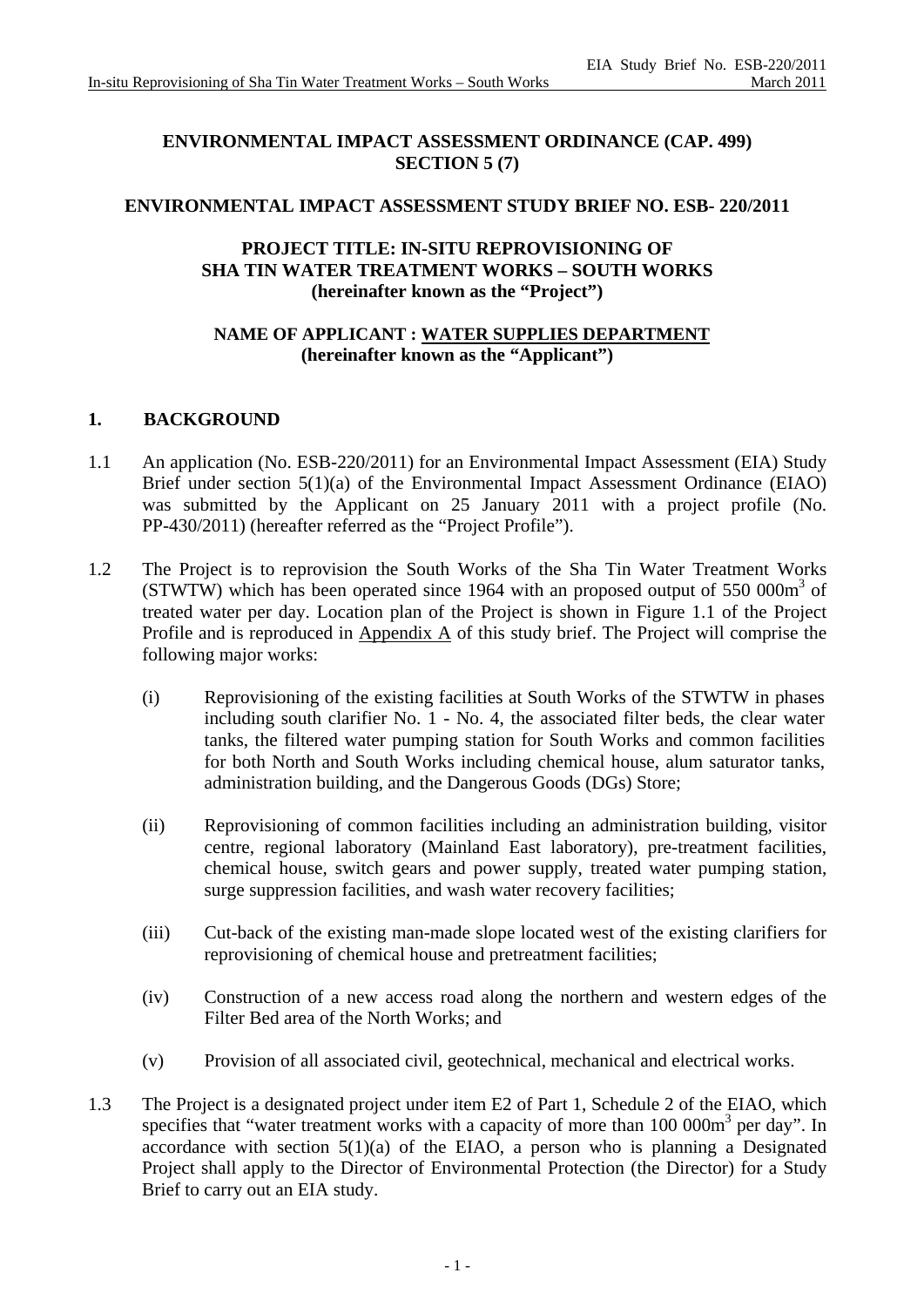- 1.4 Pursuant to section 5(7)(a) of the EIAO, the Director of Environmental Protection (the Director) issues this EIA Study Brief to the Applicant to carry out an EIA study.
- 1.5 The purpose of this EIA study is to provide information on the nature and extent of environmental impacts arising from demolition, construction and operation of the Project, and the related activities taking place concurrently. This information will contribute to decisions by the Director on:
	- (i) the acceptability of adverse environmental consequences that are likely to arise as a result of the Project and associated works;
	- (ii) the conditions and requirements for the design, demolition, construction and operation of the Project and associated works, including taking into account their interconnection, co-existence and development programmes, to mitigate against adverse environmental consequences; and
	- (iii) the acceptability of residual impacts after the proposed mitigation measures are implemented.

# **2. OBJECTIVES OF THE EIA STUDY**

- 2.1 The objectives of the EIA study are as follows:
	- (i) to describe the Project and associated works together with the requirements, implementation programme and any phasing programme for carrying out the Project;
	- (ii) to identify and describe elements of community and environment likely to be affected by the Project and associated works and/or likely to cause adverse impacts to the Project and associated works, including both the natural and man-made environment and the associated environmental constraints;
	- (iii) to provide information on the consideration of alternatives (such as location/siting, scale, size, layout, configuration, water treatment design options, sequence and method of construction, and programme for the Project) with a view to avoiding or minimizing the potential environmental impacts to (a) the environmentally sensitive areas and other sensitive uses, in particular, Hin Keng Estate, users of proposed Shatin to Central Link, and (b) the Project itself, in particular, the risk to life due to existence of the Potentially Hazardous Installations (PHIs) within the Project site;
	- (iv) to compare the environmental benefits and disbenefits of each of the alternative options and to provide reasons for selecting the preferred option(s) by means of describing the part environmental factors played in the selection;
	- (v) to identify and assess the potential risk to human life due to the construction works impact on the operation of the existing PHI (Chlorine Store), the 400kV overhead power line and other notifiable gas installations (NGIs), e.g. Beacon Hill North Offtake Station present or in the vicinity of Project site and to propose measures to mitigate these impacts;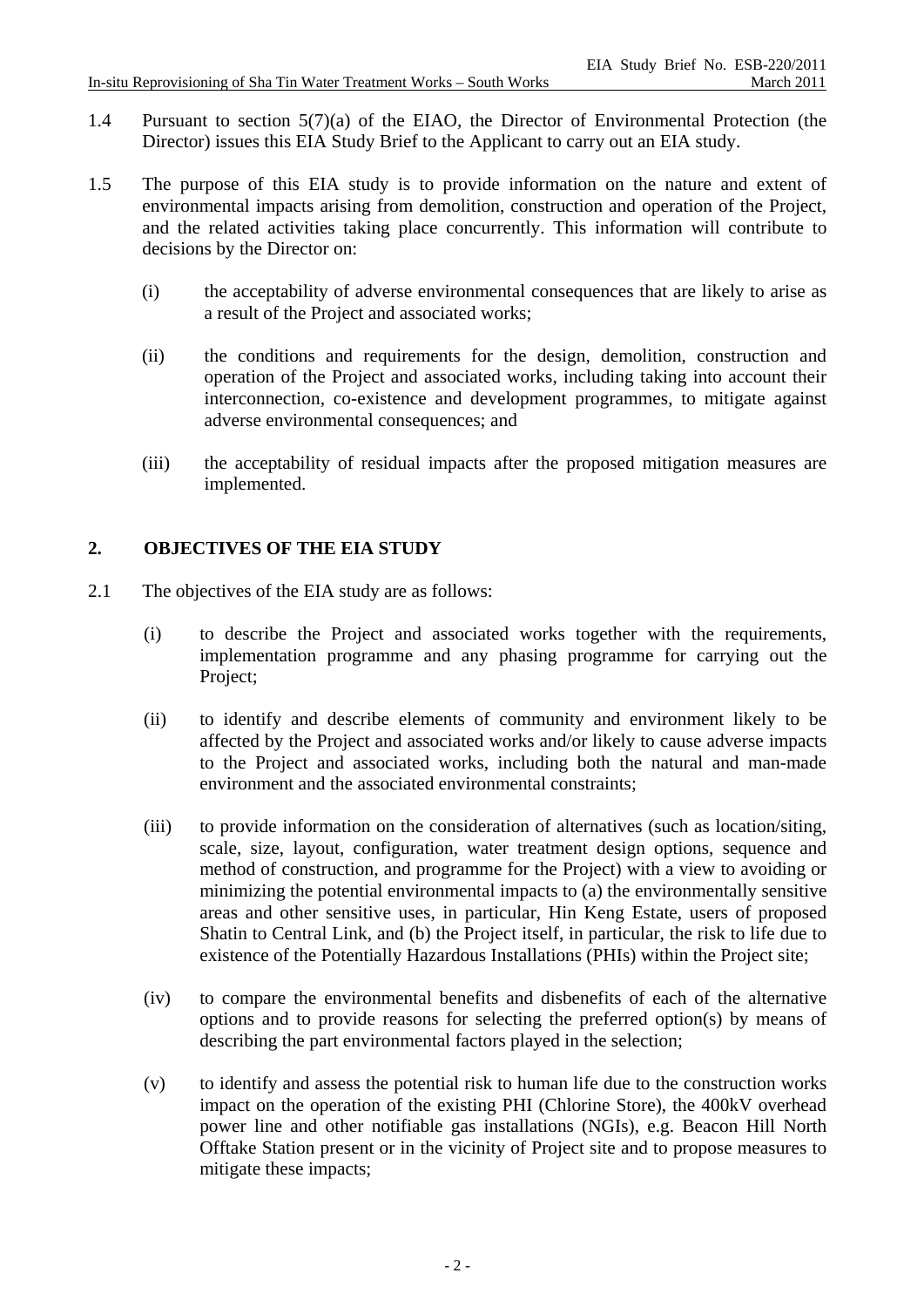- (vi) to identify and quantify emission sources, including noise emission, sewage and wastewater emission, and waste generation, and to determine the significance of impacts on sensitive receivers and potential affected uses;
- (vii) to identify and quantify any potential loss or damage and other potential impacts to ecological resources, flora, fauna and natural habitats and to propose measures to mitigate these impacts;
- (viii) to identify and quantify the potential risks due to the potential land contamination caused by the existing facilities in the Project site and to propose measures to mitigate these impacts;
- (ix) to identify any potential landscape and visual impacts and to propose measures to mitigate these impacts;
- (x) to identify any negative impacts on heritage resources and to propose measures to mitigate these impacts;
- (xi) to propose measures to avoid or the provision of infrastructures or mitigation measures to minimize risk, pollution, environmental disturbance and nuisance during demolition, construction and operation of the Project and associated works;
- (xii) to investigate the feasibility, practicability, effectiveness and implications of the proposed mitigation measures;
- (xiii) to identify, predict and evaluate the residual environmental impacts (i.e. after practicable mitigation) and the cumulative effects expected to arise during the demolition, construction and operation of the Project and associated works, taking into account the relevant programmes on reprovisioning of the affected facilities, in relation to the sensitive receivers and potentially affected uses;
- (xiv) to identify, assess and specify methods, measures and standards to be included in the detailed design, demolition, construction and operation of the Project and associated works which are necessary to mitigate these environmental impacts and cumulative effects and reduce them to acceptable levels;
- (xv) to investigate the extent of the secondary environmental impacts that may arise from the proposed mitigation measures and to identify constraints associated with the mitigation measures recommended in the EIA study, as well as the provision of any necessary modification;
- (xvi) to design and specify environmental monitoring and audit requirements to check the effective implementation of the recommended environmental protection and pollution control measures; and
- (xvii) to identify potential individual project(s) and associated works of the Project that fall under Schedule 2 of the EIAO; to ascertain whether the findings of this EIA study have adequately addressed the environmental impacts of the identified EIAO Schedule 2 designated projects; and, where necessary, to identify the outstanding issues that need to be addressed in any further detailed EIA study.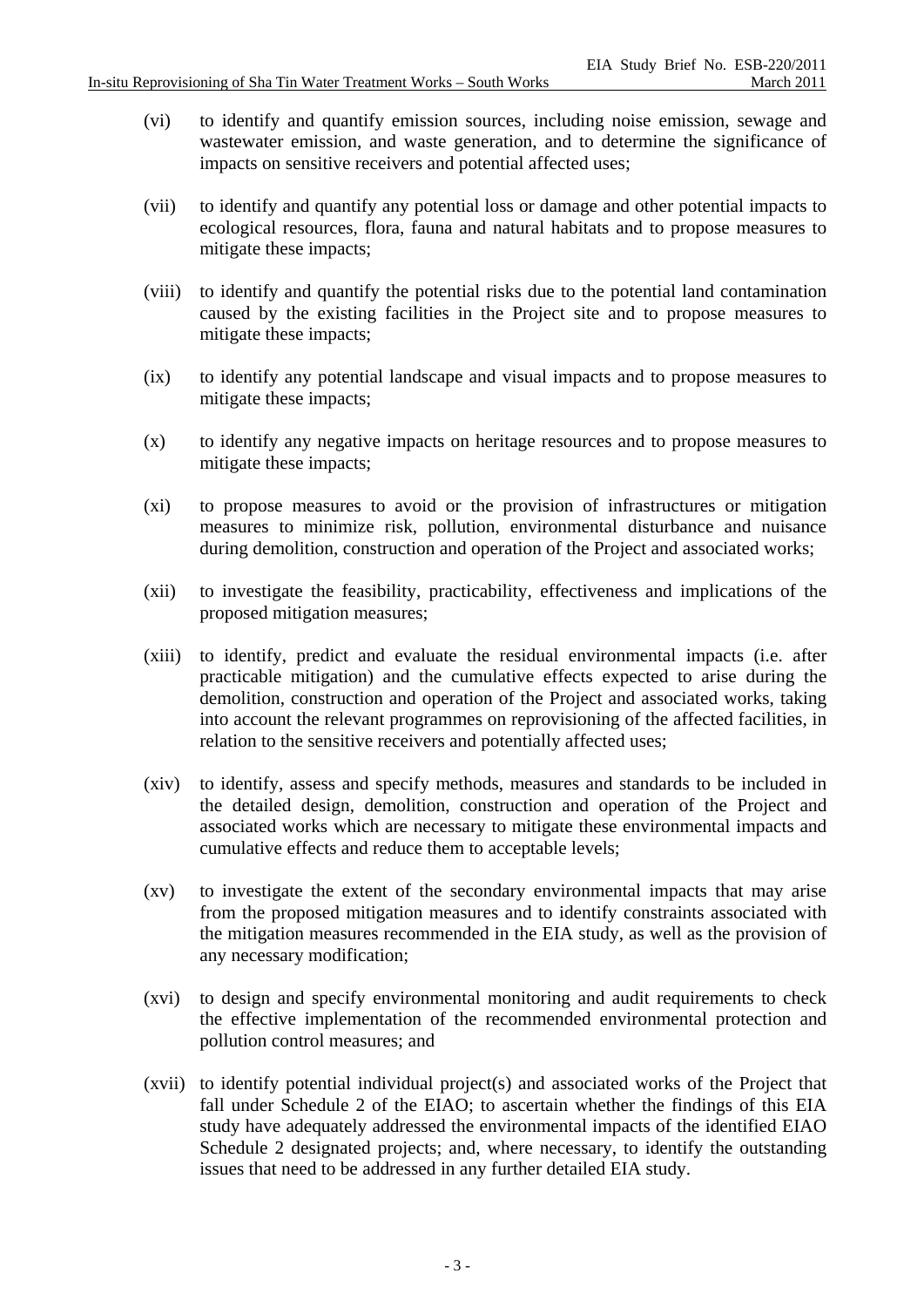# **3. DETAILED REQUIREMENTS OF THE EIA STUDY**

### 3.1 **The Purpose**

3.1.1 The purpose of this Study Brief is to scope the key issues of the EIA study and to specify the environmental issues that are required to be reviewed and assessed in the EIA report. The Applicant has to demonstrate in the EIA report that the criteria in the relevant sections of the Technical Memorandum on the Environmental Impact Assessment Process of the EIAO (hereinafter referred to as the "TM") are met with.

### 3.2 **The Scope**

- 3.2.1 The scope of this EIA study shall cover the Project proposed in the Project Profile and mentioned in sections 1.2 above. The EIA study shall cover the impacts of the entire Project and the cumulative impacts of the existing, committed and planned developments in the vicinity of the Project based on relevant project programmes.
- 3.2.2 The EIA study shall address the likely key issues described below, together with any other key issues identified during the course of the EIA study:
	- (i) exploration of alternatives to include but not limited to different water treatment options and different project layout to avoid serious environmental and ecological impacts which could not be satisfactorily mitigated;
	- (ii) potential air quality impacts from the demolition and construction of the project, taking into account the cumulative impacts from the existing and planned sources of pollution in the vicinity of the project, on the sensitive receivers within the study area;
	- (iii) potential noise impacts from the demolition, construction and operation of the project, taking into account the cumulative impacts from other concurrent projects in the vicinity of the project, on the sensitive receivers within the study area;
	- (iv) potential water quality impacts from the demolition, construction and operation of the project taking into account the cumulative impacts from other concurrent projects in the vicinity of the project, on the relevant aquatic system(s);
	- (v) potential impacts of various types of waste arising from the demolition, construction and operation of the project;
	- (vi) potential hazard to life on construction workers, operational staff and other sensitive receivers to be identified, with STWTW is Potentially Hazardous Installations (PHI) due to the use of liquid chlorine on site and the Beacon Hill North Offtake Station and its associated 750mm diameter high pressure gas pipeline that runs through the old Beacon Hill Tunnel, and the possible use of explosives for blasting if applicable;
	- (vii) potential aquatic and terrestrial ecological impacts from the demolition, construction and operation of the project areas arising from loss of habitats, removal of vegetation, the impact and disturbance to animal and plants. The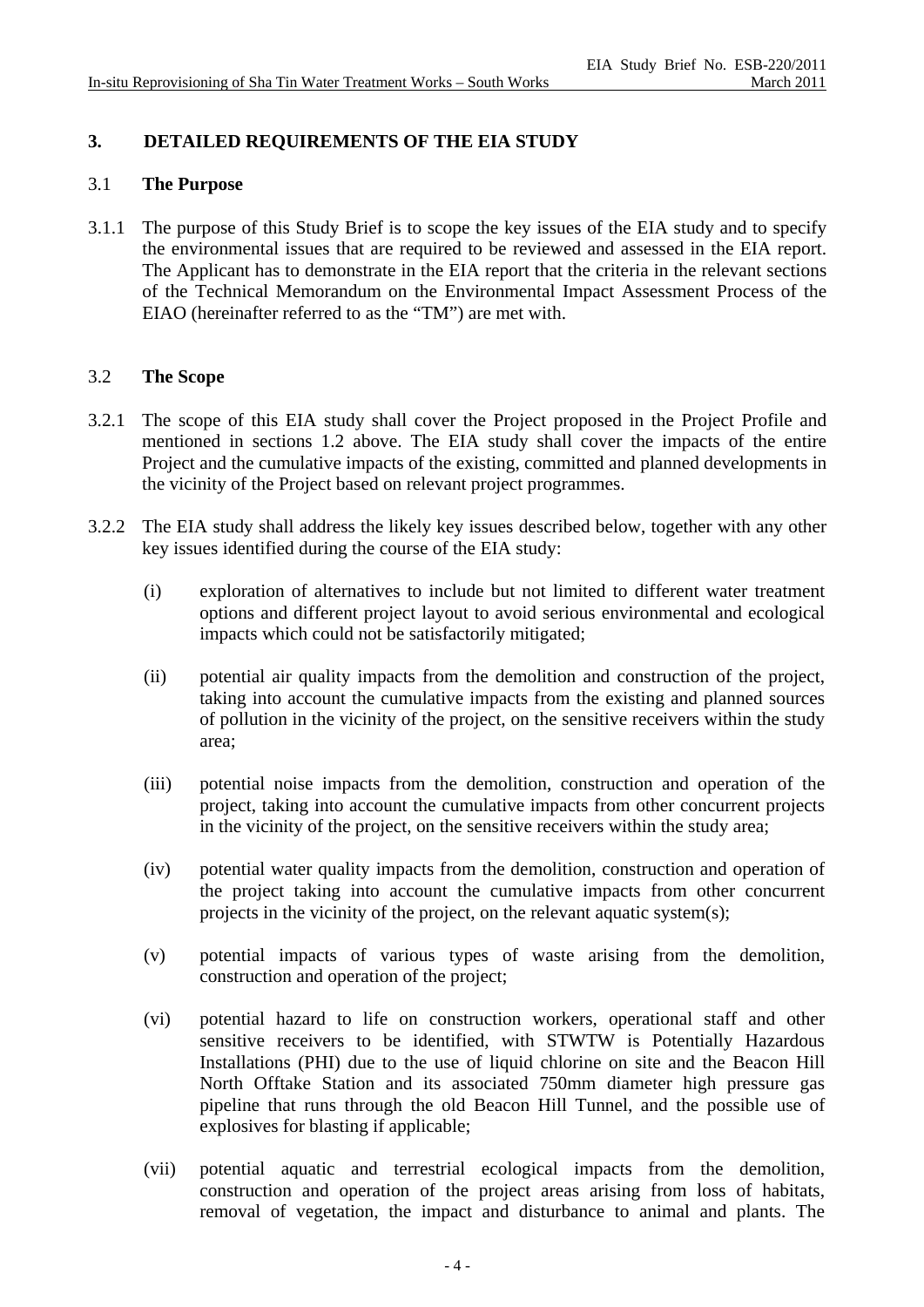assessment shall identify and evaluate all direct, indirect and cumulative impacts resulting from the proposed Project during demolition, construction and the operational phases. Any adverse impact shall be fully addressed and mitigated;

- (viii) potential landscape and visual impacts from the construction and operation of the project;
- (ix) the potential impacts on cultural heritage items, e.g. Ex Kowloon-Canton Railway Beacon Hill Tunnel, if any;
- (x) the potential hazards and environmental impacts associated with the potential land contamination caused by the existing facilities and the secondary hazards and environmental impacts that may arise from the remediation of contaminated land; and
- (xi) cumulative environmental impacts of the Project, through interaction or in combination with other existing, committed and planned developments in the vicinity of the Project including Sha Tin to Central Link, etc., and that those impacts may have a bearing on the environmental acceptability of the Project.

## **3.3 Consideration of Alternatives**

 The Applicant shall present in the EIA report the consideration of alternative options, including location, scale, size, scope, shape, configuration, layout, design, construction method, decontamination method, sequence of construction works, programme on reprovisioning of affected facilities, operational mode, etc., for developing the Project, with a view to recommending a preferred option(s) to avoid or minimize any hazards and adverse environmental impacts during demolition, construction and operation of the Project. The combined effect with respect to the severity and duration of the environmental impacts to the affected sensitive receivers shall be taken into consideration. Comparison of the environmental benefits and disbenefits of applying different development options shall be made. Other factors or constraints affecting the development options of the Project shall be stated.

### 3.3.1 Need for the Project

The Applicant shall study and review the need for the Project and provide information to justify the need. The Consultant shall explain clearly the purpose and objectives of the Project and describe the scenarios with and without the Project.

### 3.3.2 Consideration of Different Layout Options

 In addition to the proposed layout set out in the Project Profile, the Applicant shall consider other feasible alternative options for the proposed project, provide justification for the selected layout, including description of the environmental factors considered in the selection process and attempts made to avoid ecological sensitive areas.

### 3.3.3 Consideration of Alternative Construction Methods and Sequences of Works

The Applicant shall present in the EIA report the consideration of alternative options, including location, scale, size, scope, shape, configuration, layout, design, construction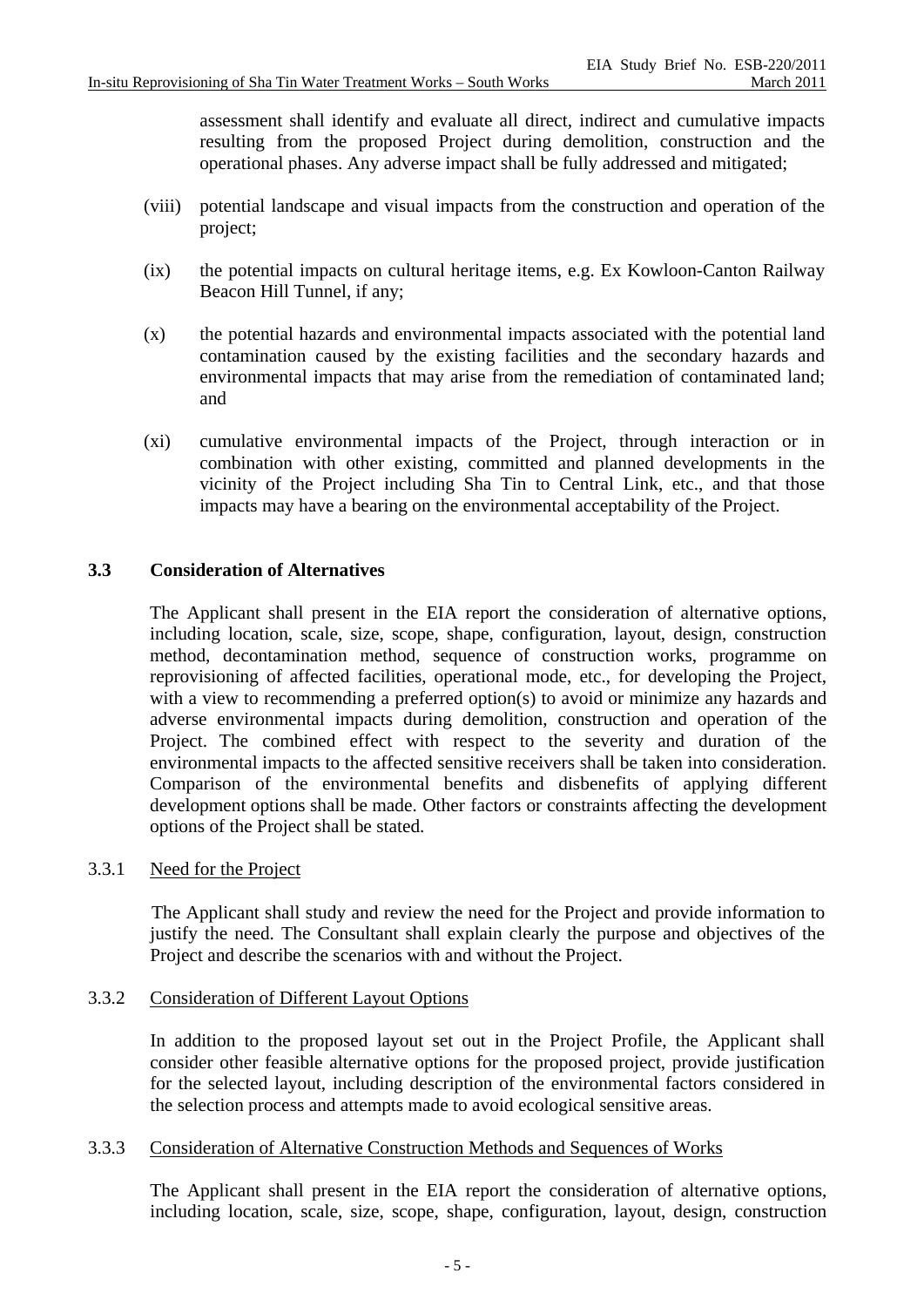method, sequence of construction works, programme on reprovisioning of affected facilities, operational mode, etc., for developing the Project, with a view to recommending a preferred option(s) to avoid or minimize any hazards and adverse environmental impacts during demolition, construction and operation of the Project. The combined effect with respect to the severity and duration of the environmental impacts to the affected sensitive receivers shall be taken into consideration. Comparison of the environmental benefits and disbenefits of applying different development options shall be made. Other factors or constraints affecting the development options of the Project shall be stated.

# 3.3.4 Selection of Preferred Scenario

Taking into consideration of the findings above, the Applicant shall recommend with full justifications the adoption of the preferred scenario that will avoid or minimise adverse environmental effects arising from the Project, and adequately describe the part that environmental factors played in arriving at the final selection.

## 3.4 **Technical Requirements**

- 3.4.1 The Applicant shall conduct the EIA study to address all environmental aspects of the activities as described in Sections 3.1, 3.2 and 3.3 above. The assessment shall be based on the best and latest information available during the course of the EIA study. The Applicant shall include in the EIA report details of the reprovisioning programme of affected facilities, construction programme and methodologies. The Applicant shall clearly state in the EIA report the time frame and work programmes of the Project and other concurrent projects, and assess the cumulative environmental impacts from the Project and interacting projects as identified in the EIA study.
- 3.4.2 The EIA study shall include the following technical requirements on specific impacts.

## 3.4.3 **Hazard to Life**

3.4.3.1 The Applicant shall follow the criteria for evaluating hazard to life as stated in Annex 4 of the TM. The Applicant shall identify and assess hazard issues on dangerous goods related to the project including, but not limited to, the following:-

## Explosives

- 3.4.3.2 The Applicant shall investigate alternative construction methods to avoid the use of explosives. If there is use of explosives for the construction activities and the storage or blasting location is in close proximity to populated areas and/or Potentially Hazardous Installation site (i.e.STWTW), the Applicant shall carry out hazard assessment as follows:
	- (i) Identify hazardous scenarios associated with the transport, storage and use of explosives (including possible damage scenarios to gas and chlorine facilities) and then determine a set of relevant scenarios to be included in a Quantitative Risk Assessment (QRA);
	- (ii) Execute a QRA of the set of hazardous scenarios determined in (i), expressing population risks in both individual and societal terms;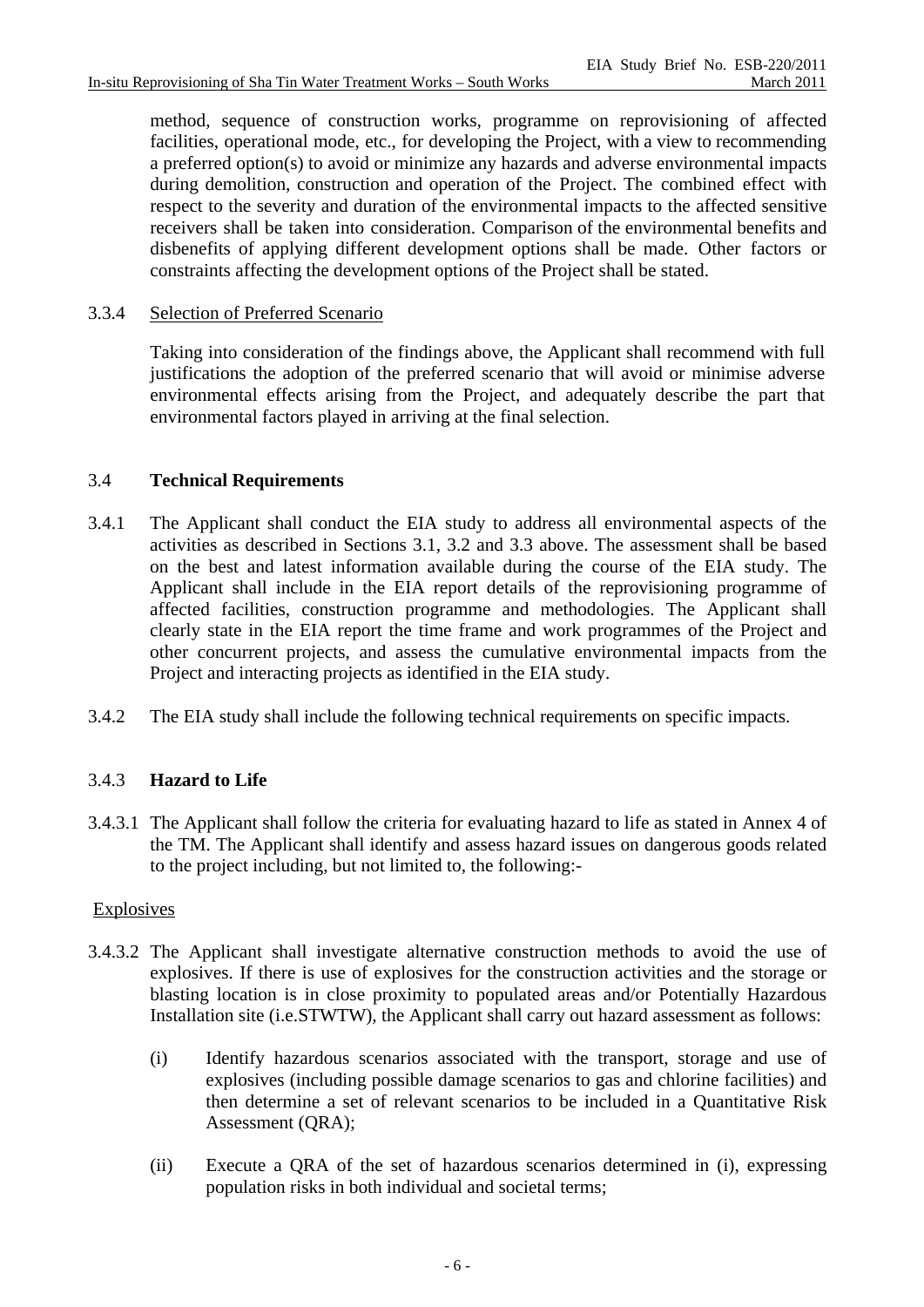- (iii) Compare individual and societal risks with the criteria for evaluating hazard to life stipulated in Annex 4 of the TM; and
- (iv) Identify and assess practicable and cost-effective risk mitigation measures.

The methodology to be used in the hazard assessment should be consistent with previous studies having similar issues (e.g. Shatin-to-Central Link (Tai Wai to Hung Hom Section) (ESB-191/2008), and Central Kowloon Route (ESB-156/2006)).

### Chlorin e and other relevant hazardous materials

- 3.4.3.3 The Applicant shall investigate methods to avoid and/or minimize chlorine risks. The Applicant shall carry out hazard assessment to evaluate potential hazard to life during construction and operation stages of the Project due to STWTW. The hazard assessment shall include the following:
	- (i) Identify hazardous scenarios associated with the transport, storage and use of chlorine at STWTW (including possible damage scenarios associated with construction activities, storage of liquid oxygen) and then determine a set of relevant scenarios to be included in a QRA;
	- (ii) Execute a QRA of the set of hazardous scenarios determined in (i), expressing population risks in both individual and societal terms;
	- (iii) Compare individual and societal risks with the criteria for evaluating hazard to life stipulated in Annex 4 of the TM; and
	- (iv) Identify and assess practicable and cost-effective risk mitigation measures.

 The methodology to be used in the hazard assessment should be consistent with previous studies having similar issues (e.g. Shatin-to-Central Link (Tai Wai to Hung Hom Section) (ESB-191/2008), and Integration of Siu Ho Wan and Silver Mine Bay Water Treatment Works (ESB-150/2006)).

### 3.4.4 **Land Contamination**

- 3.4.4.1 The Applicant shall follow the guidelines for evaluating and assessing potential land contamination issues as stated in Section 3.1 and 3.2 of Annex 19 of the TM.
- 3.4.4.2 The "Assessment Area" for the land contamination impact shall include any potential land contamination site(s) within the Project area, in particular areas used for pumping station, alum saturators tanks, dangerous goods stores and any other potential contaminated site(s) identified in this EIA study.
- 3.4.4.3 The Applicant shall provide a clear and detailed account of the present land use (including description of the activities, chemicals and hazardous substances handled, with clear indication of their storage and location, by reference to a site map) and a complete past land uses history in relation to possible land contamination (including accident records and change of land use(s) and the like).
- 3.4.4.4 During the course of the EIA study, the Applicant shall submit a Contamination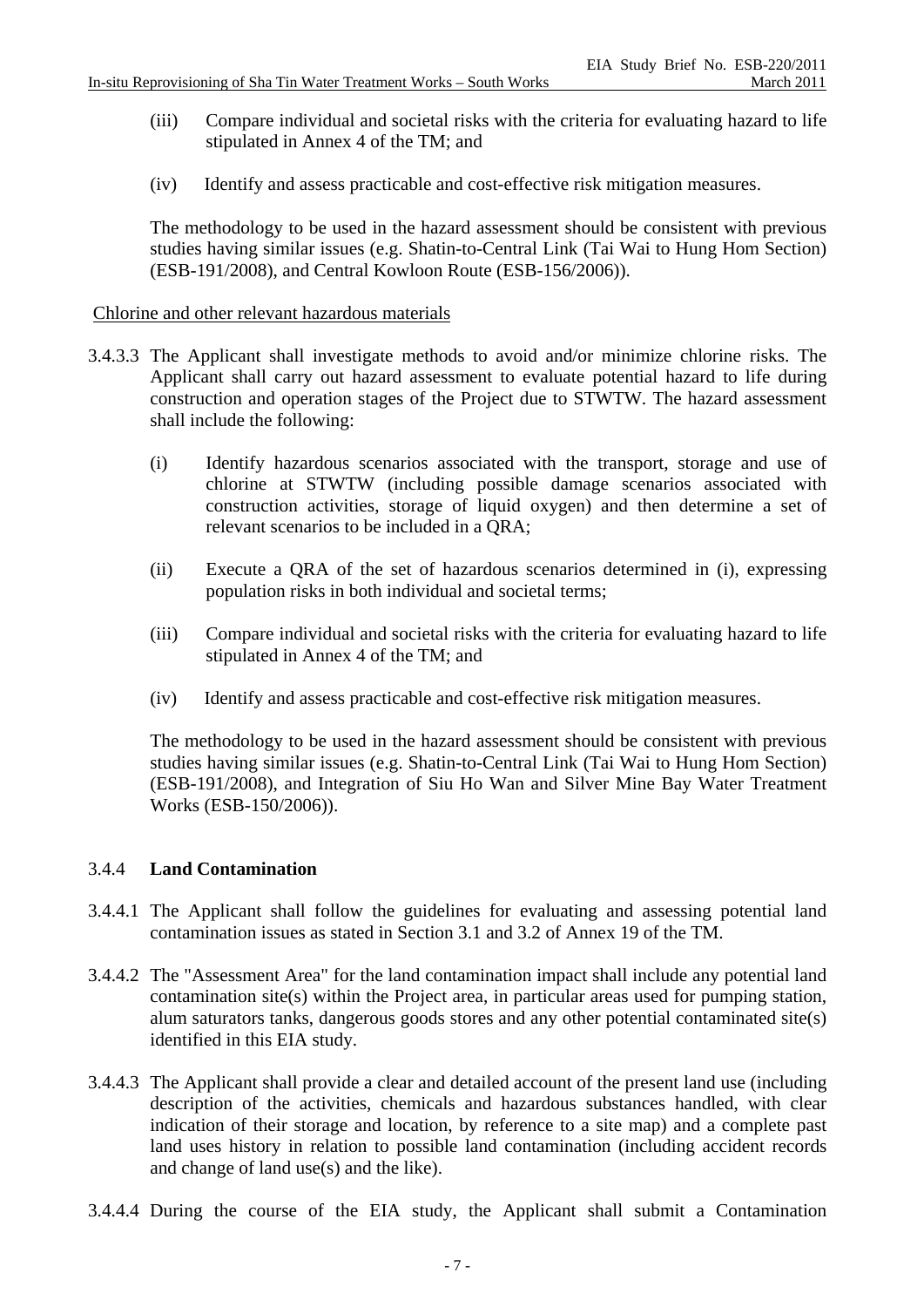Assessment Plan (CAP) where applicable to the Director for endorsement prior to conducting the contamination impact assessment of the relevant land or site(s). The CAP shall include proposal with details on representative sampling and analysis required to determine the nature and the extent of the contamination of the relevant land or site(s). Alternatively, the Applicant may refer to other previously agreed and still relevant and valid CAP(s) for the concerned site(s).

- 3.4.4.5 Based on the endorsed CAP, the Applicant shall conduct a land contamination impact assessment and submit a Contamination Assessment Report (CAR) to the Director for endorsement. If land contamination is confirmed, a Remedial Action Plan (RAP) to formulate viable remedial measures with supporting documents, such as agreement by the relevant facilities management authorities, shall be submitted to the Director for approval. The Applicant shall then clean up the contaminated land or site(s) according to the approved RAP, and a Remediation Report (RR) to demonstrate adequate clean-up should be prepared and submitted to the Director for endorsement prior to the commencement of any development works within the site.. The CAP, CAR and RAP shall be documented in the EIA report.
- 3.4.4.6 If there is/are potential contaminated site(s) inaccessible for preparing sampling and analysis during the course of the EIA study, e.g. due to site access problem, the Applicant's CAP shall include :
	- (i) a review of the available information;
	- (ii) an initial contamination evaluation of this/these site(s) and possible remediation methods;
	- (iii) a confirmation of whether the contamination problem at this/these site(s) will be surmountable;
	- (iv) a sampling and analysis proposal which shall aim at determining the nature and the extent of the contamination of this/these site(s); and
	- (v) a schedule of submission of revised CAP (if necessary), CAR, RAP and RR upon this/these site(s) is/are accessible.
- 3.4.4.7 The Applicant shall complete land contamination assessment and remediation (if necessary) at the potential contaminated site(s) prior to the commencement of the construction works at the respective site(s).

# 3.4.5 **Water Quality Impact**

- 3.4.5.1 The Applicant shall follow the criteria and guidelines for evaluating and assessing water pollution as stated in Annexes 6 and 14 of the TM.
- 3.4.5.2 The assessment area for the purpose of this water quality impact assessment shall cover the project area(s) as shown in Appendix A and all areas within a distance of 500m from the boundary of the Project site, including any stream courses and the associated water system in the vicinity that may be affected by the project. The study area could be extended to include other areas if they are found also being impacted during the course of the EIA study and have a bearing on the environmental acceptability of the Project.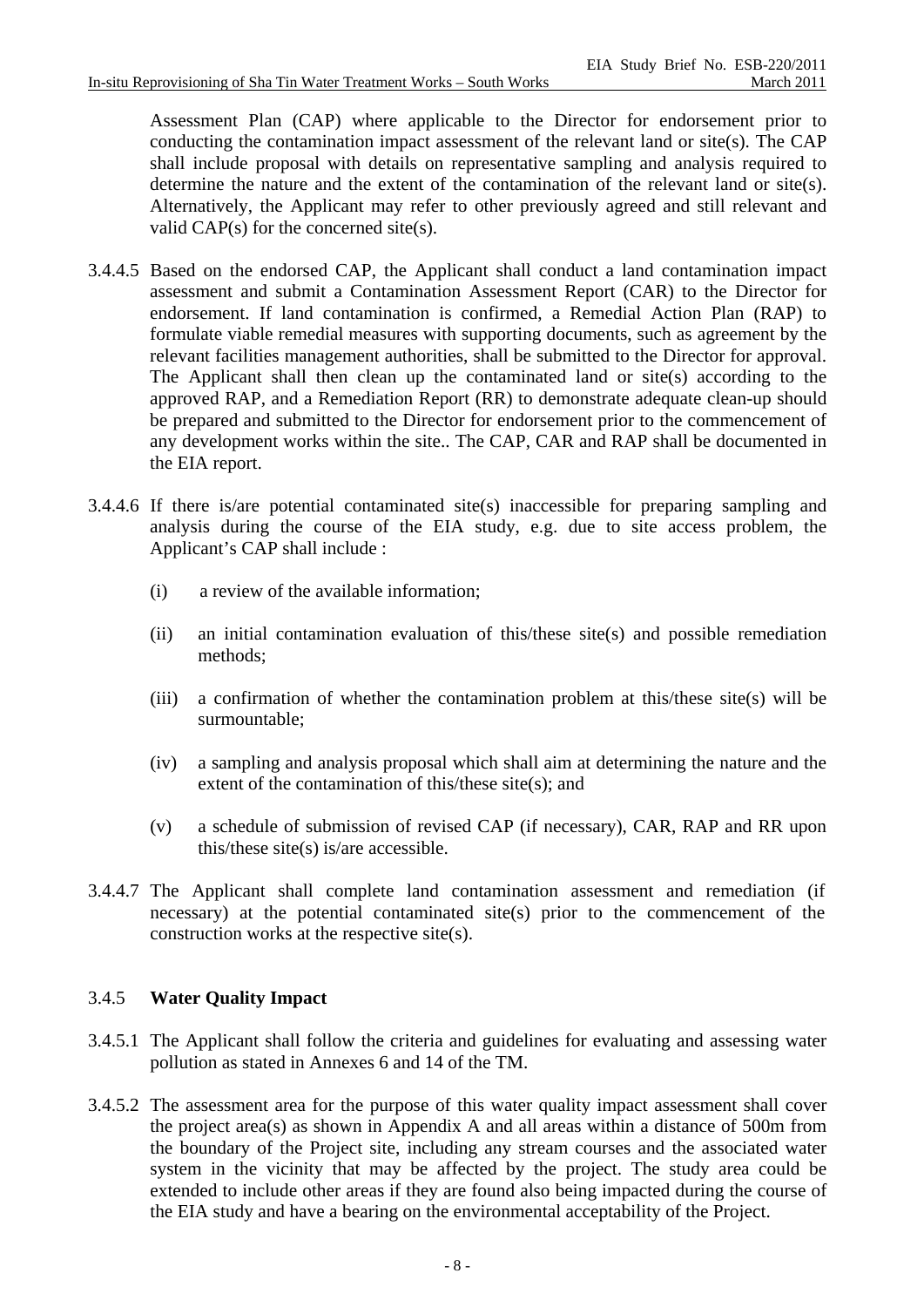- 3.4.5.3 The Applicant shall identify and analyse in the assessment the physical, chemical and biological disruptions of estuarine, fresh water, existing and new drainage system, and the associated water system(s) in the vicinity arising from demolition, construction and operation of the Project.
- 3.4.5.4 The Applicant shall take into account and include the following in the water quality impact assessment:-

### General

- (i) Collection and review of background information on the existing water system(s) and their respective catchments, and sensitive receivers which might be affected by the Project during demolition, construction and operation;
- (ii) Characterization of water and sediment quality of the related water system(s) and sensitive receivers, which might be affected by the Project based on existing information or appropriate site survey/tests as appropriate;
- (iii) Identification and analysis of existing and future activities and beneficial uses related to the water system(s) and identification of water sensitive receivers. The Applicant shall refer to *inter alia* those developments and uses earmarked on the relevant Outline Zoning Plans, Development Permission Area Plans, Outline Development Plans and Layout Plans;
- (iv) Identification of pertinent water and sediment quality objectives, criteria and standards for the water system(s) and the sensitive receivers;
- (v) Identification of any alteration of water courses, natural streams/ponds, wetland, change of shoreline or bathymetry, change of flow regimes, change of catchment types or areas and any other hydrological changes in the study area;
- (vi) Identification, analysis and quantification of existing and future water and sediment pollution sources, including point and non-point discharges to surface water runoff, and analysis of the provision and adequacy of future facilities to reduce such pollution. An emission inventory on the quantities and characteristics of these existing and future pollution sources in the assessment area shall also be provided. Field investigation and laboratory tests, as appropriate, shall be conducted to fill in any relevant information gaps;
- (vii) Report on the adequacy of the existing sewerage and sewage treatment facilities for the handling treatment and disposal of wastewater arising from the Project;

### Impact Prediction

(viii) Prediction and quantification, by mathematical modelling or other technique approved by the Director, of impacts on the water system(s) and the sensitive receivers due to those alterations and changes identified in (v) above and the pollution sources identified in (vi) above. Possible impacts include changes in hydrology, flow regime, silting, sediment erosion or deposition, water and sediment quality and the sewerage and sewage treatment facilities due to such changes. The prediction shall include possible different demolition stages or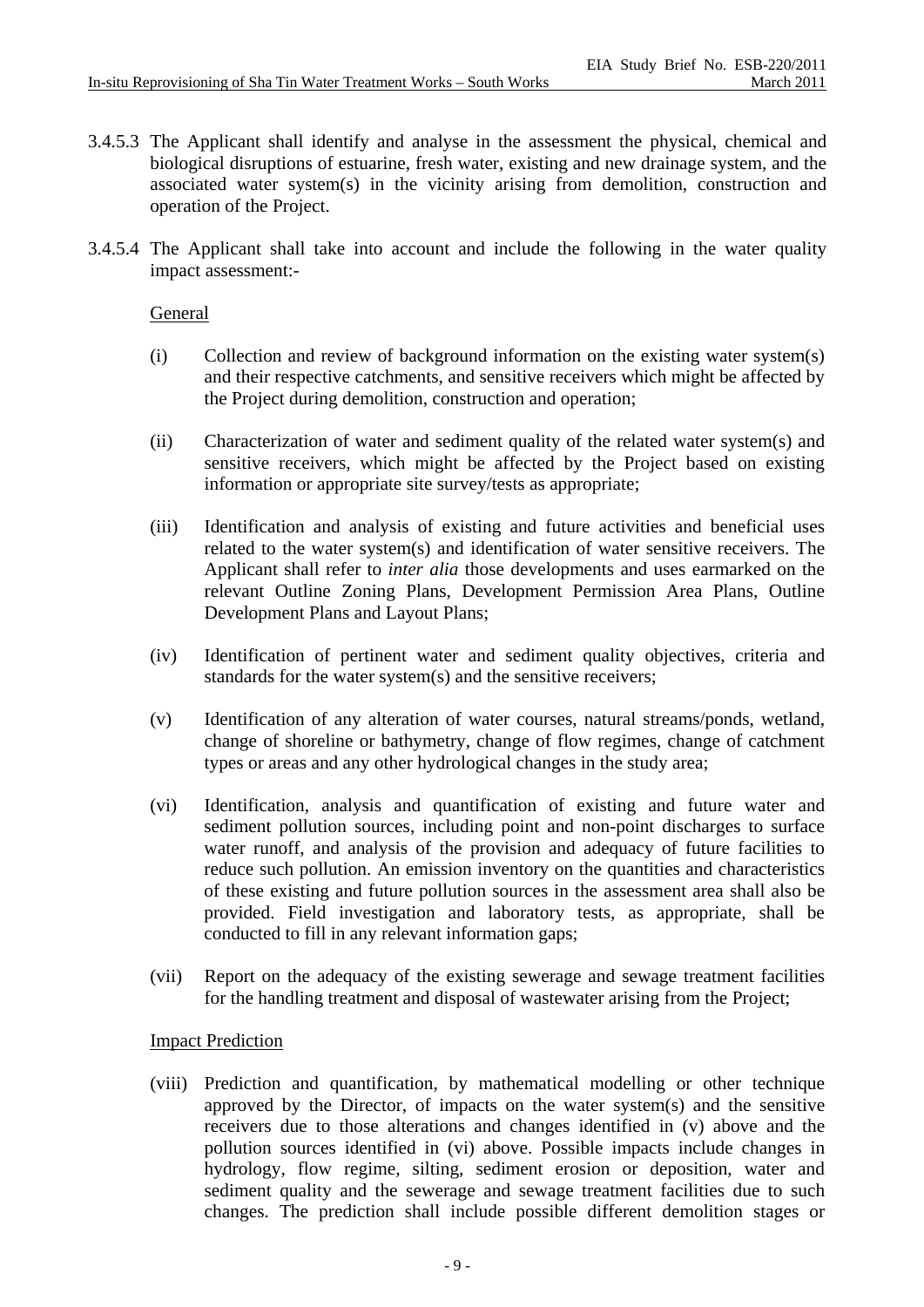sequences, different construction stages or sequences, and different operation stages for the preferred development option, and emergencies arising from the Project including emergency discharge, leakage and overflow from wastewater treatment facility;

- (ix) Prediction of potential water quality impact on the water system and sensitive receivers during different demolition stages or sequences, different construction stages or sequences, and different operation stages for the preferred development option;
- (x) Assessment of cumulative impacts due to other projects, activities or pollution sources in the vicinity of the identified water system(s) and sensitive receivers that may have a bearing on the environmental acceptability of the Project, subject to the agreement of the Director shall also be predicted and quantified;

### Waste Water and Non-point Sources Pollution

- (xi) Proposal for upgrading or providing any effective infrastructure, water pollution prevention and mitigation measures to be implemented during the demolition, construction and operation stages so as to handle any wastewater generated including emergency wastewater discharge and to reduce the water and sediment quality impacts to within standards. Appropriate mitigation measures shall be implemented with a view to avoiding emergency sewage discharge, overflow and leakage of wastewater from wastewater treatment facilities. Requirements to be incorporated in the project contract document shall also be proposed;
- (xii) Investigation of and proposal for, as appropriate, best management practices to reduce storm water and non-point source pollution; and
- (xiii) Evaluation and quantification of residual impacts on the water systems(s) and the sensitive receivers with regard to appropriate water and sediment quality objectives, criteria, standards or guidelines.

### 3.4.6 **Air Quality Impact**

- 3.4.6.1 The Applicant shall follow the criteria and guidelines for evaluating and assessing air quality impact as stated in Annexes 4 and 12 of the TM.
- 3.4.6.2 The study area for air quality impact assessment shall be defined by a distance of 500 metres from the Project boundary shown in Appendix A of this Study Brief or other project locations as identified in the EIA, which shall be extended to include major existing, planned and committed air pollutant emission sources that may have a bearing on the environmental acceptability of the Project. The assessment shall include the existing, planned and committed sensitive receivers within the study area as well as areas where air quality may be potentially affected by the Project. Such assessment shall be based on the best available information at the time of the assessment.
- 3.4.6.3 The Applicant shall assess the air pollutant concentrations with reference to the relevant sections of the guidelines in Appendices B-1 to B-3 attached to this Study Brief, or other methodology as agreed by the Director.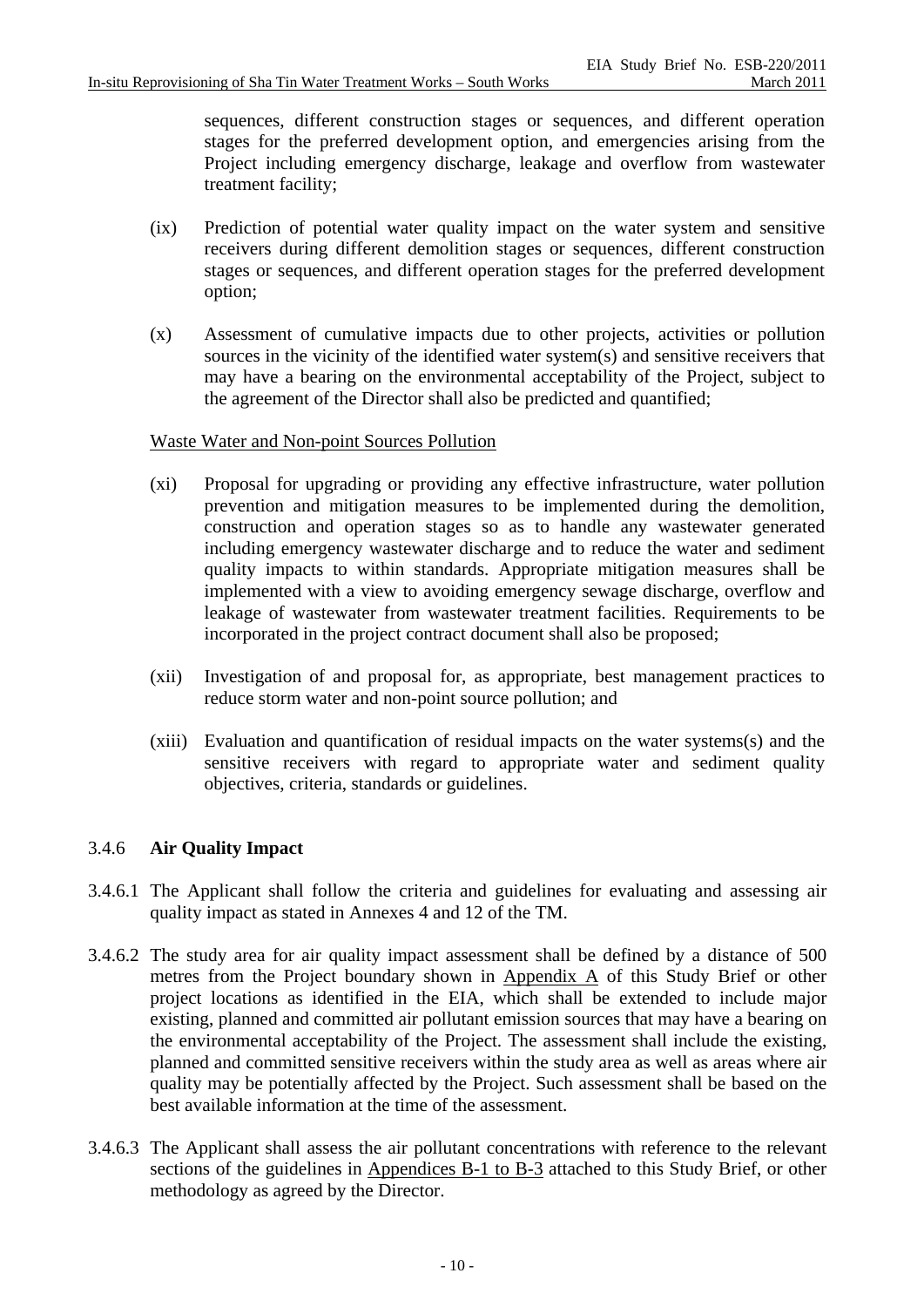3.4.6.4 The air quality impact assessment shall include the following:

- (i) Background and Analysis of Activities
	- (a) Provision of background information relating to air quality issues relevant to the Project, e.g. description of the types of activities of the Project that may affect air quality during demolition and construction stages.
	- (b) Giving of an account, where appropriate, of the consideration/measures that have been taken into consideration in the planning of the Project to abate the air pollution impact. The Applicant shall consider alternative construction methods and phasing programmes, and alternative operation modes to minimize the air quality impact during demolition and construction of the Project.
	- (c) Presentation of the background air quality levels in the assessment area for the purpose of evaluating the cumulative air quality impacts during demolition and construction stages of the Project.
- (ii) Identification of Air Sensitive Receivers (ASRs) and Examination of Emission/ Dispersion Characteristics
	- (a) Identification and description of existing, planned and committed ASRs that would likely be affected by the Project including those earmarked on the relevant Outline Zoning Plans, Development Permission Area Plans, Outline Development Plans, Layout Plans and other relevant published land use plans, including plans and drawings published by Lands Department and any land use and development applications approved by the Town Planning Board. The Applicant shall select the assessment points of the identified ASRs that represent the worst impact point of these ASRs. A map showing the location and description such as name of buildings, their uses and height of the selected assessment points shall be given. The separation distances of these ASRs from the nearest emission sources shall also be given.
	- (b) Provision of a list of air pollutant emission sources, including any nearby emission sources which are likely to have impact related to the Project based on the analysis of the activities during demolition and construction stages of the Project in sub-section 3.4.6.4(i). Confirmation regarding the validity of the assumptions adopted and the magnitude of the activities (e.g. volume of construction material handled, etc.) shall be obtained from the relevant government departments /authorities and documented.

## (iii) Construction Phase Air Quality Impact

(a) The Applicant shall follow the requirements stipulated under the Air Pollution Control (Construction Dust) Regulation to ensure that construction dust impacts which may arise as a result of the works are controlled within the relevant standards as stipulated in section 1 of Annex 4 of the TM. A monitoring and audit programme for the construction phase shall be devised to verify the effectiveness of the control measures proposed so as to ensure proper construction dust control.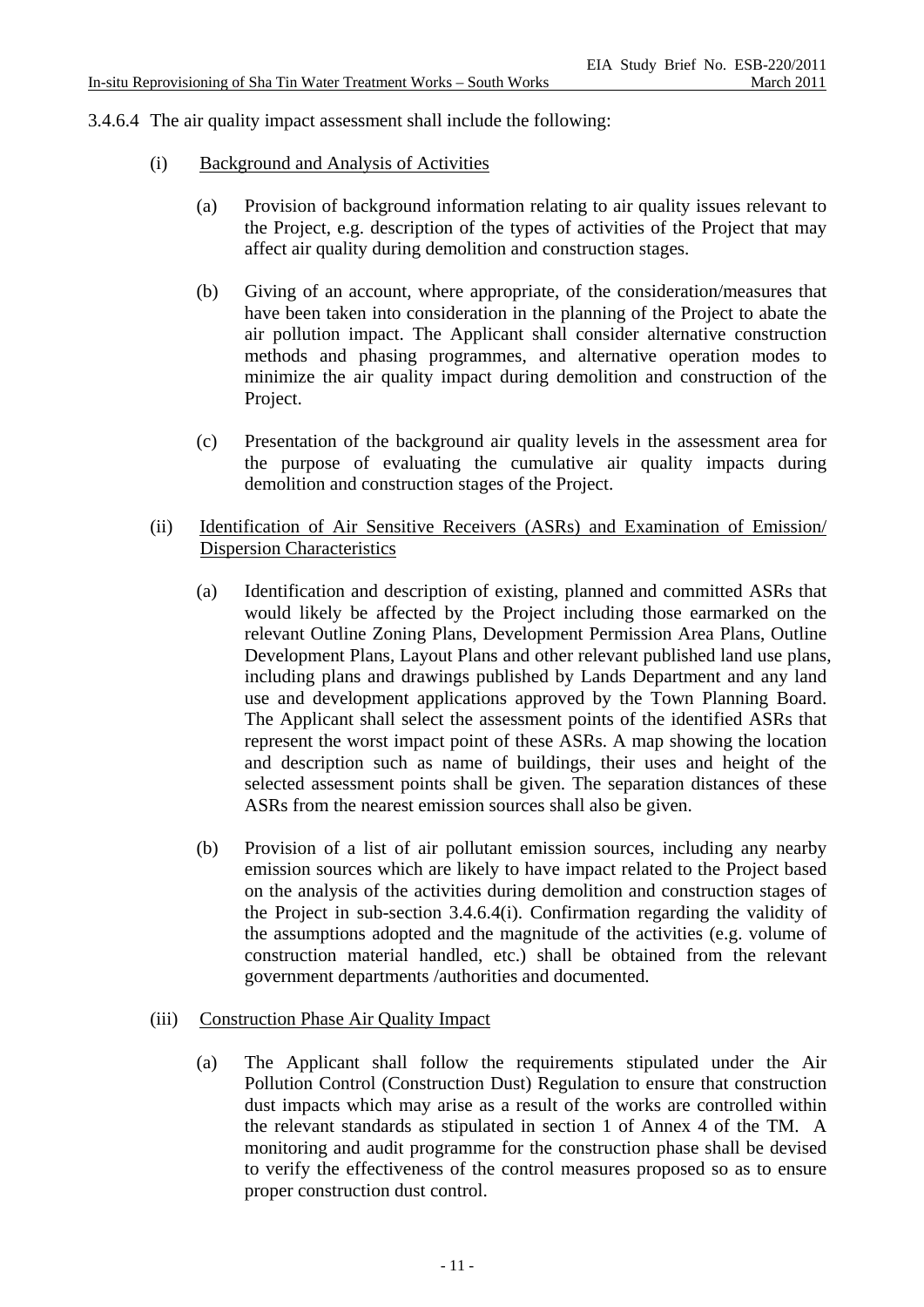(b) If the Applicant anticipates that the Project will give rise to significant construction dust impacts likely to exceed the recommended limits in the TM at the ASRs despite the incorporation of the dust control measures proposed in accordance with the sub-section 3.4.6.4(iii)(a) above, a quantitative assessment shall be carried out to evaluate the construction dust impact at the identified ASRs. The Applicant shall follow the methodology set out in sub-section 3.4.6.4(iv) below when carrying out the quantitative assessment.

## (iv) Quantitative Assessment Methodology

- (a) The Applicant shall apply the general principles enunciated in the modelling guidelines in Appendices B-1 to B-3 while making allowance for the specific characteristic of the Project. This specific methodology must be documented in such level of details, preferably assisted with tables and diagrams, to allow the readers of the EIA report to grasp how the model has been set up to simulate the situation under study without referring to the model input files. Detailed calculations of air pollutants emission rates for input to the modelling and maps shall be presented in the EIA report. The Applicant must ensure consistency between the text description and the model files at every stage of submissions for review. In case of doubt, prior agreement between the Applicant and the Director on the specific modelling details should be sought.
- (b) The Applicant shall identify the key/representative air pollutant parameters (types of pollutants and the averaging time concentrations) to be evaluated and provide explanation for selecting such parameters for assessing the impact from the Project.
- (c) The Applicant shall calculate the cumulative air quality impact at the ASRs identified under sub-section 3.4.6.4(ii) above and compare these results against the criteria set out in section 1 of Annex 4 in the TM. The predicted air quality impacts (both unmitigated and mitigated) shall be presented in the form of summary table(s) and pollution contours, to be evaluated against the relevant air quality standards and on any effect they may have on the land use implications. Plans of a suitable scale should be used to present pollution contours to allow buffer distance requirements to be determined properly.

### (v) Mitigation Measures for Non-compliance

The Applicant shall propose remedies and mitigating measures where the predicted air quality impact exceeds the criteria set in section 1 of Annex 4 in the TM. These measures and other associated constraints on future land use planning shall be agreed with the relevant government departments/authorities and be clearly documented in the EIA report. The Applicant shall demonstrate quantitatively whether the residual impacts after incorporation of the proposed mitigating measures will comply with the criteria stipulated in section 1 of Annex 4 in the TM.

## (vi) Submission of Model Files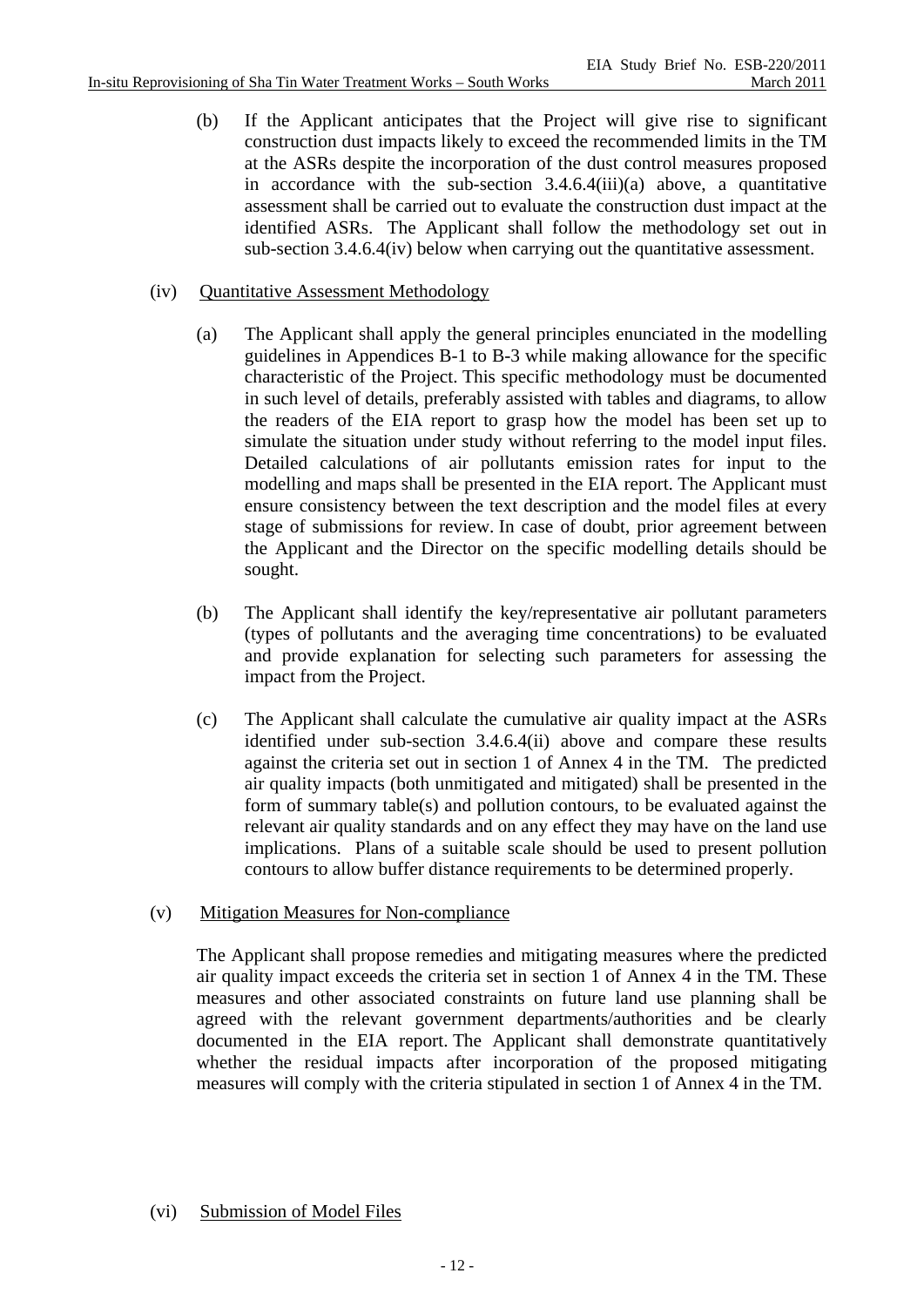All input and output file(s) of the model run(s), including those files for generating the pollution contours and emission calculation work sheets, shall be submitted to the Director in electronic format together with submission of the EIA report.

## 3.4.7 **Noise Impact**

- 3.4.7.1 The Applicant shall follow the criteria and guidelines for evaluating and assessing noise impact as stated in Annexes 5 and 13 of the TM.
- 3.4.7.2 The noise impact assessment shall include the following :-
	- (i) Determination of Assessment Area

 The study area for the noise impact assessment shall generally include areas within a distance of 300m from the Project boundary as shown in Appendix A of this Study Brief or other Project locations as identified in the EIA. Subject to the agreement of the Director, the assessment area can be reduced accordingly if the first layer of noise sensitive receivers (NSRs), closer than 300m from the outer Project limit, provides acoustic shielding to those receivers at distances further away from the Project. The assessment area shall be expanded to include NSRs at distances over 300m from the Project, if those NSRs are affected by the demolition, construction and operation of the Project. The assessment shall cover NSRs at Hin Keng Estate and along Keng Hau Road.

- (ii) Provision of Background Information and Existing Noise Levels
	- (a) The Applicant shall provide background information relevant to the Project, including relevant previous or current studies. Unless required for determining the planning standards, such as those for planning of fixed noise sources, no existing noise levels are particularly required.
	- (b) For ground-borne noise impact, the background information and existing noise levels shall be measured and described in a way sufficient for identification and prediction of noise impacts, and for formulation of noise criteria. Where necessary, baseline noise surveys shall be carried out to determine the existing noise conditions inside NSRs likely to be affected during the decommissioning, construction and operation of the Project. The type and duration of baseline surveys shall be such that there will be adequate information taking account of natural variation to define the existing conditions. Where appropriate, results from relevant past studies should be used.
- (iii) Identification of Noise Sensitive Receivers
	- (a) The Applicant shall refer to Annex 13 of the TM when identifying the NSRs. The NSRs shall include existing NSRs and planned/committed noise sensitive developments and uses earmarked on the relevant Outline Zoning Plans, Outline Development Plans, Layout Plans and other relevant published land use plans, including plans and drawings published by Lands Department and any land use and development applications approved by the Town Planning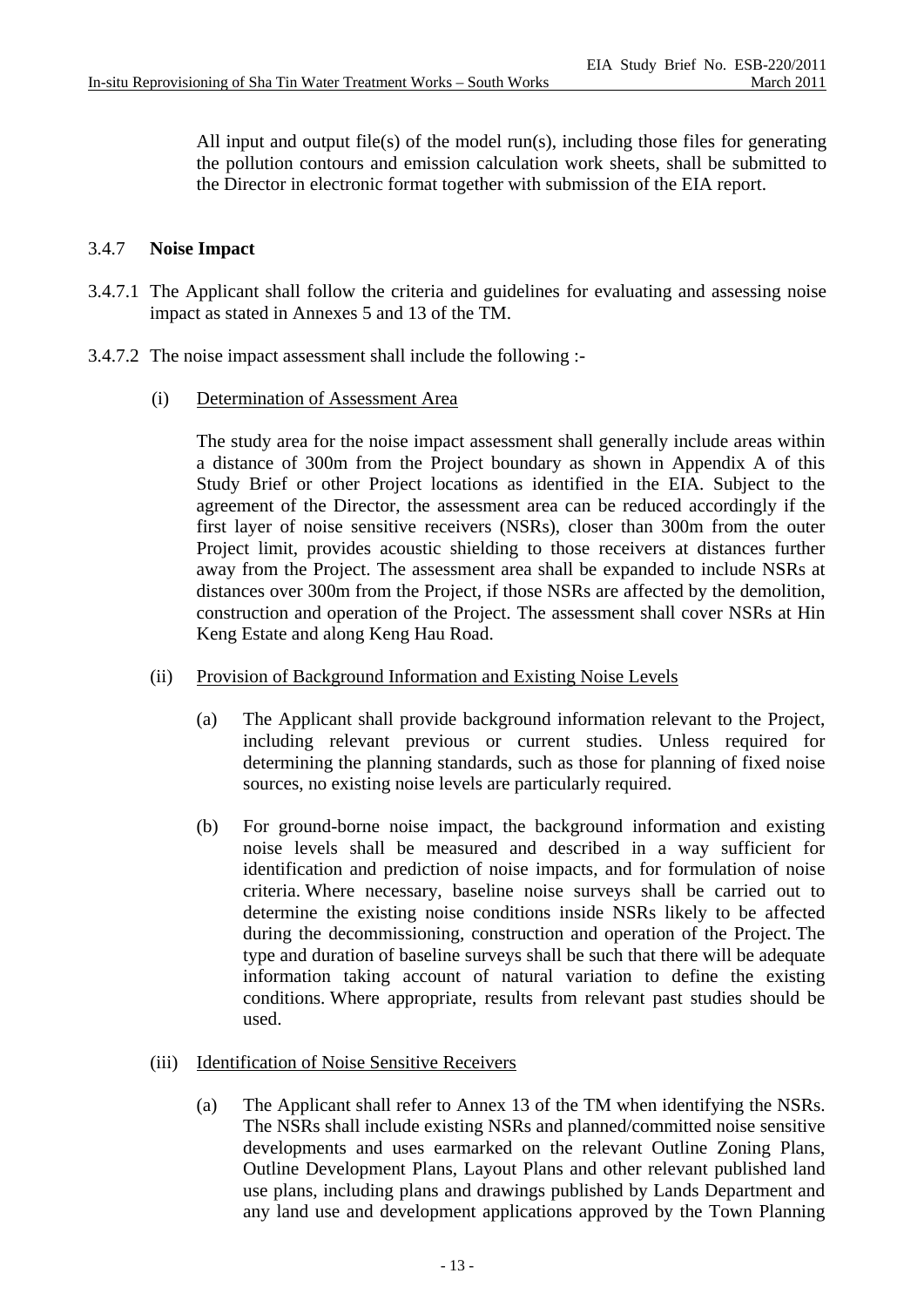Board. Photographs of existing NSRs shall be appended to the EIA report.

- (b) The Applicant shall select assessment points to represent the identified NSRs for carrying out quantitative noise assessment described below. A map showing the location and description such as name of building, use, and number of floors of each and every selected assessment point shall be given. For planned noise sensitive land uses without committed site layouts, the Applicant shall use the relevant planning parameters to work out representative site layouts for noise assessment purpose.
- (iv) Provision of an Emission Inventory of the Noise Sources

The Applicant shall provide an inventory of noise sources including representative construction equipment for the purpose of carrying out the construction noise assessment, such as those used for tunnelling and other construction works, and vehicular and marine traffic flow, fixed plant equipment and helicopter noise sources, as appropriate, for operational noise assessment. Confirmation of the validity of the inventory shall be obtained from the relevant government departments/authorities and documented in the EIA report. For each selected assessment point, the Applicant shall separate the noise sources into two groups (one having unblocked line of sight to the assessment point and one with blocked line of sight to the assessment point) in the noise impact assessment. For such purpose, the Applicant shall produce plans showing the screened portion of the site and the unscreened portion of the site for each selected assessment point at the beginning of the noise impact assessment.

- (v) Construction Noise Assessment
	- (a) The assessment shall cover the cumulative noise impacts due to the construction works of the Project and other concurrent projects identified during the course of the EIA study.
	- (b) The Applicant shall carry out assessment of noise impact from construction (excluding percussive piling) of the Project during daytime, i.e. 7am to 7pm, on weekdays other than general holidays in accordance with methodology in paragraphs 5.3 and 5.4 of Annex 13 of the TM. The criteria in Table 1B of Annex 5 of TM shall be adopted in the assessment. In case blasting works is involved, it shall be carried out, as far as practicable, outside the sensitive hours of 7 p.m. to 7 a.m. on Monday to Saturday and any time on a general holiday, including Sunday. For blasting that must be carried out during the above-mentioned sensitive hours, the noise impact from the removal of debris and rocks shall be fully assessed and adequate mitigation measures shall be recommended to reduce the noise impact.
	- (c) To minimize the construction noise impact, alternative construction methods to replace percussive piling and blasting shall be proposed as far as practicable.
	- (d) For noise impact (including air-borne noise and ground-borne noise) associated with the operation of powered mechanical equipment, in particular, tunnel boring machines or equivalent, shall be assessed. If the equipment, such as a tunnel boring machine, are used and it is likely that ground-borne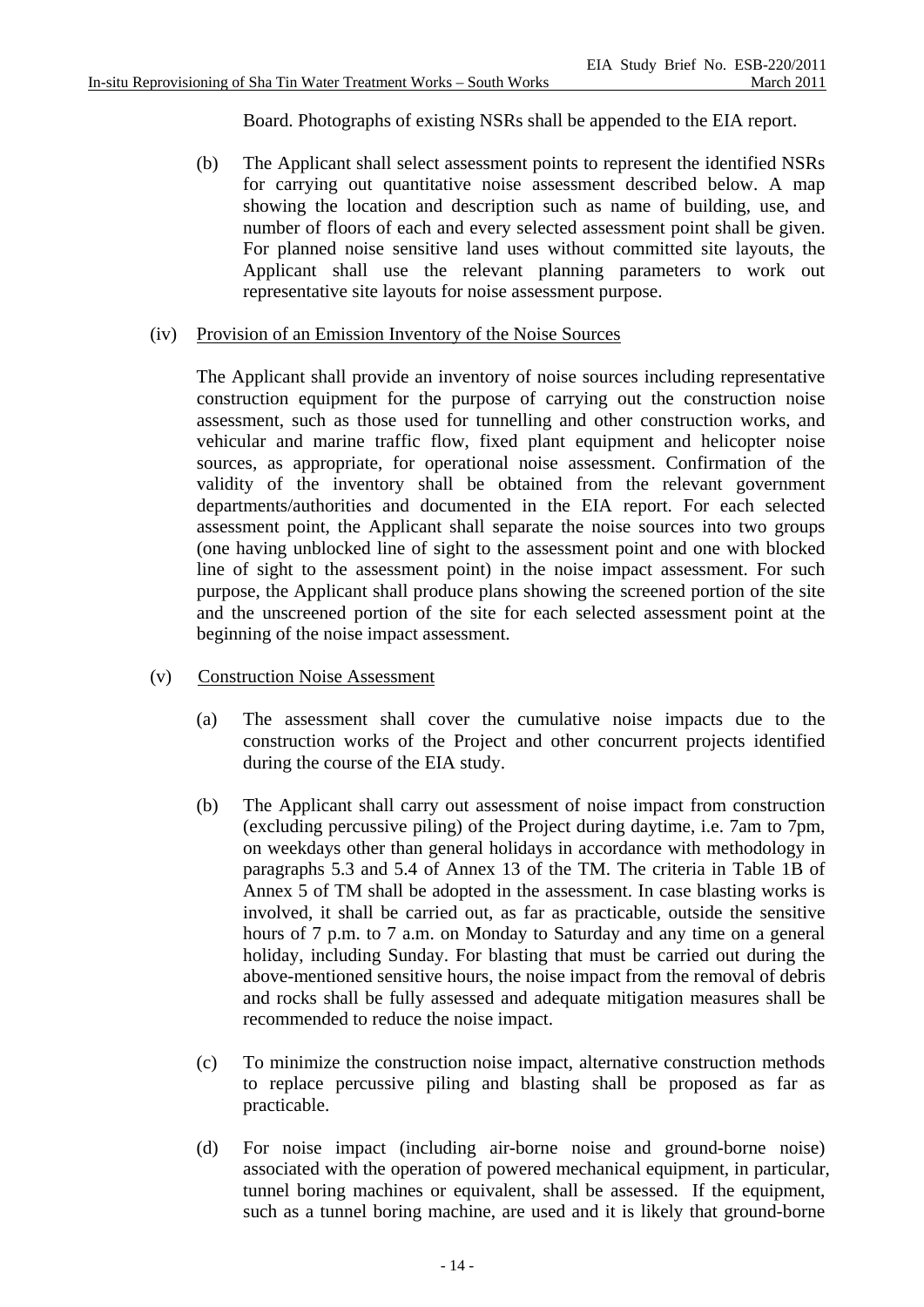noise will affect NSRs, the assessment methodology/model for ground-borne noise shall be consistent with previous studies having similar issues or agreed with the Director prior to the assessment. Methodology and the empirical parameters required in the ground-borne noise model shall be documented in the EIA report.

- (e) If the unmitigated construction noise levels are found exceeding the relevant criteria, the Applicant shall propose practicable direct mitigation measures (including movable barriers, enclosures, quieter alternative methods, rescheduling and restricting hours of operation of noisy tasks) to minimize the impact. If the mitigated noise levels still exceed the relevant criteria, the duration of the noise exceedance at the affected NSR shall be given.
- (f) The Applicant shall, as far as practicable, formulate a reasonable construction programme so that no work will be required in restricted hours as defined under the Noise Control Ordinance (NCO). In case the Applicant needs to evaluate whether construction works in restricted hours as defined under the NCO are feasible or not in the context of programming construction works, reference should be made to relevant technical memoranda issued under the NCO. In case the Applicant considers that there is an unavoidable need to conduct certain type of construction works during the restricted hours, detailed justifications shall be provided with the assessment of the degree and duration of the noise impact. Regardless of the results of construction noise impact assessment for restricted hours, the Noise Control Authority will process Construction Noise Permit (CNP) application, if necessary, based on the NCO, the relevant technical memoranda issued under the NCO, and the contemporary conditions/situations. This aspect shall be explicitly stated in the noise chapter and the conclusions and recommendations chapter in EIA report.
- (vi) Operational Noise Assessment Fixed Noise Sources
	- (a) Assessment of Fixed Noise Source Levels

The Applicant shall calculate the expected noise using standard acoustics principles. Calculations for the expected noise shall be based on assumed plant inventories and utilization schedule for the worst-case scenario. The Applicant shall calculate noise levels taking into account correction of tonality, impulsiveness and intermittency in accordance with Technical Memorandum for the Assessment of Noise from Places other than Domestic Premises, Public Places or Construction Sites issued under the NCO. The Applicant shall provide justification for the sound power level of each type of fixed noise sources. For some equipment having more than one notional sources, e.g. the hoisting motor at the high level and the wheels at the low level of a gantry, the Applicant shall separately assess the noise contribution from each notional source. For equipment having notional source at a very high level, e.g. crane, the notional source shall be assumed at a representative height above the ground level.

(b) Presentation of Noise Levels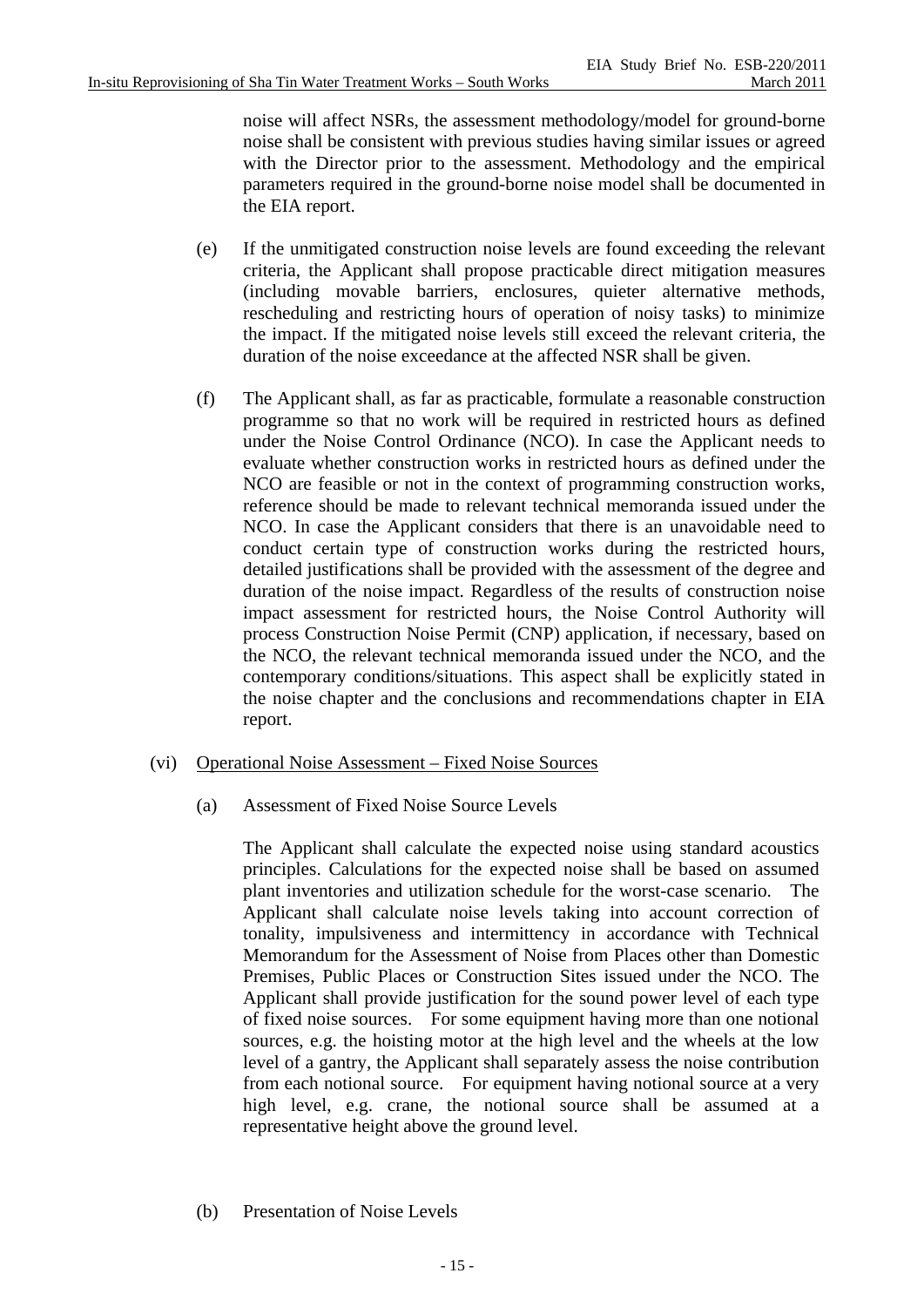The Applicant shall present the existing and future noise levels in  $L_{eq}$  (30) min) at the NSRs at various representative floor levels (in m P.D.) on tables and plans of suitable scale. A quantitative assessment at the NSRs for the fixed noise sources shall be carried out and compared against the criteria set out in Table 1A of Annex 5 of the TM.

(c) Proposals for Noise Mitigation Measures

The Applicant shall propose direct technical remedies within the Project limits in situations where the predicted noise level exceeds the criteria set out in Table 1A of Annex 5 of the TM to protect the affected NSRs.

### 3.4.8 **Waste Management Implications**

- 3.4.8.1 The Applicant shall follow the criteria and guidelines for evaluating and assessing waste management implications as stated in Annexes 7 and 15 of the TM.
- 3.4.8.2 The assessment of waste management implications shall cover the following:
	- (i) Analysis of Activities and Waste Generation

The Applicant shall identify the quantity, quality and timing of the wastes arising as a result of the demolition, construction and operation activities of the Project, based on the sequence and duration of these activities, e.g. any construction and demolition materials and other wastes which will be generated during demolition, construction and operation stages. The Applicant shall adopt appropriate design, general layout, construction methods and programme to minimize the generation of public fill/inert construction and demolition (C&D) materials and maximize the use of public fill/inert C&D materials for other construction works, e.g. reclamation work.

- (ii) Proposal for Waste Management
	- (a) Prior to considering the disposal options for various types of wastes, opportunities for reducing waste generation, on-site or off-site re-use and recycling shall be fully evaluated. Measures that can be taken in the planning and design stages e.g. by modifying the design approach and in the construction stage for maximizing wastes reduction shall be separately considered;
	- (b) After considering the opportunities for reducing waste generation and maximizing re-use, the types and quantities of the wastes required to be disposed of as a consequence shall be estimated and the disposal methods/options for each type of waste shall be described in detail. The disposal methods/options recommended for each type of wastes shall take into account the result of the assessment in item (c) below;
	- (c) The impact caused by handling (including stockpiling, labelling, packaging  $\&$ storage), collection, transportation and re-use/disposal of wastes shall be addressed in detail and appropriate mitigation measures shall be proposed.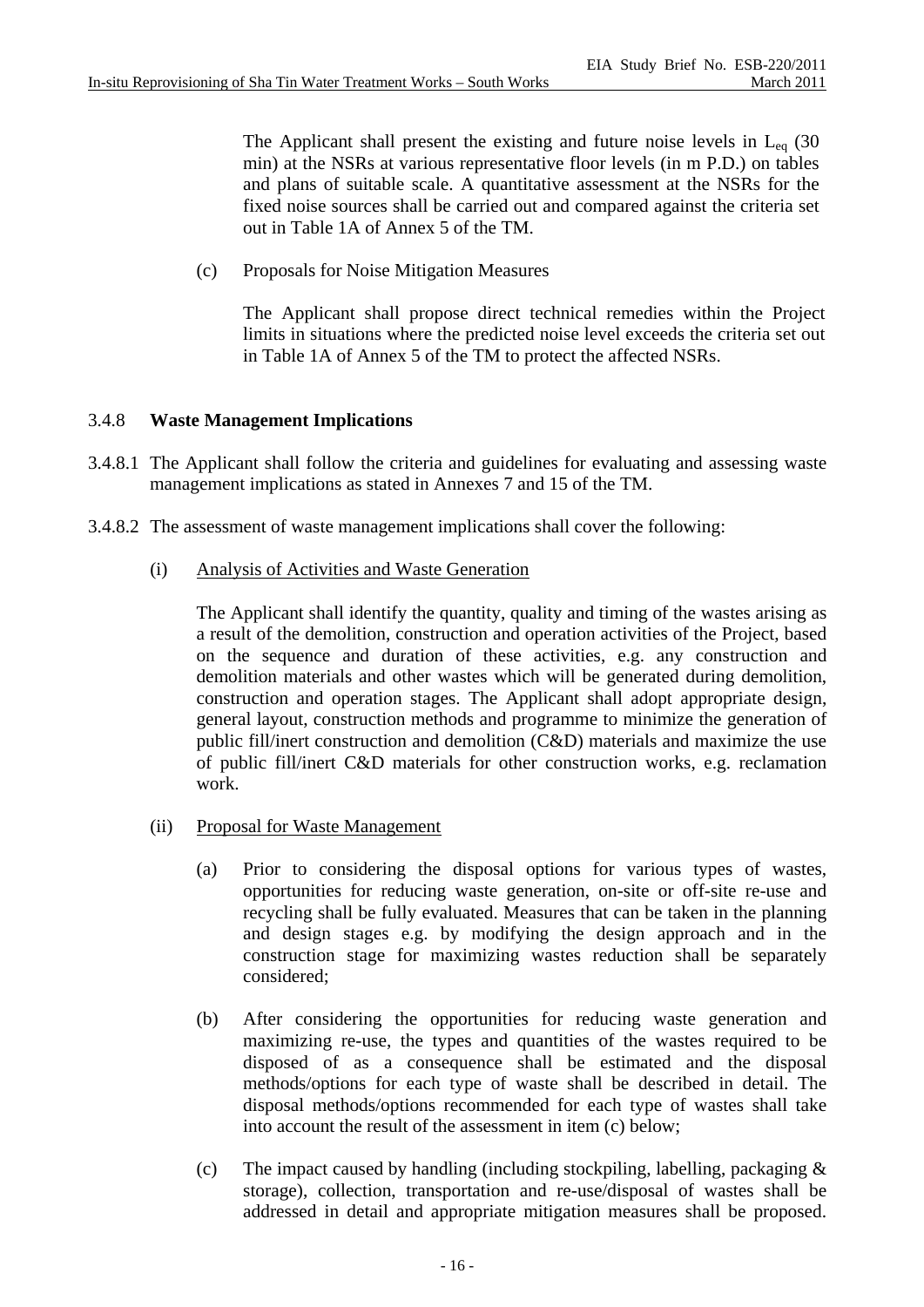This assessment shall cover the following areas:

- potential hazard:
- air and odour emissions;
- noise:
- wastewater discharge; and
- public transport.

### 3.4.9 **Ecological Impact**

- 3.4.9.1 The Applicant shall follow the criteria and guidelines for evaluating and assessing ecological impact as stated in Annexes 8 and 16 of the TM.
- 3.4.9.2 The assessment area for the purpose of terrestrial ecological impact assessment including freshwater habitats shall include areas within 500m distance from the site boundary of the Project and also any other areas likely to be impacted by the Project.
- 3.4.9.3 In the ecological impact assessment, the Applicant shall examine the flora, fauna and other components of the ecological habitats within the assessment area. The aim shall be to protect, maintain or rehabilitate the natural environment. In particular, the Project, shall avoid or minimise impacts on recognised sites of conservation importance such as SSSIs and wildlife groups or habitats/species of conservation interests such as *Aquilaria sinensis*. The assessment shall identify and quantify as far as possible the potential ecological impacts to the natural environment and the associated wildlife groups and habitats/species arising from the Project including the demolition, construction and operation phases as well as the subsequent management and maintenance of the proposals.
- 3.4.9.4 The assessment shall include the followings:
	- (i) Review of the findings of relevant studies/surveys and collation of the available information regarding the ecological characters of the assessment area;
	- (ii) Evaluation of information collected and identification of any information gap relating to the assessment of potential ecological impact;
	- (iii) Carrying out of necessary ecological field surveys and investigation of at least 4 months covering the wet season to verify the information gaps identified in (ii) above and to fulfil the objectives of the EIA study;
	- (iv) Establishment of the general ecological profile of the Study Area based on data of relevant previous studies/surveys and results of the ecological field surveys, and description of the characteristics of each habitat found; major information to be provided shall include :
		- (a) description of the physical environment, including recognized sites/ habitats of conservation importance, and assessment of whether these sites/habitats will be affected by the Project or not;
		- (b) habitat maps of suitable scale showing the types and locations of habitats/species in the Study Area with special attention to those with conservation interests, including the followings: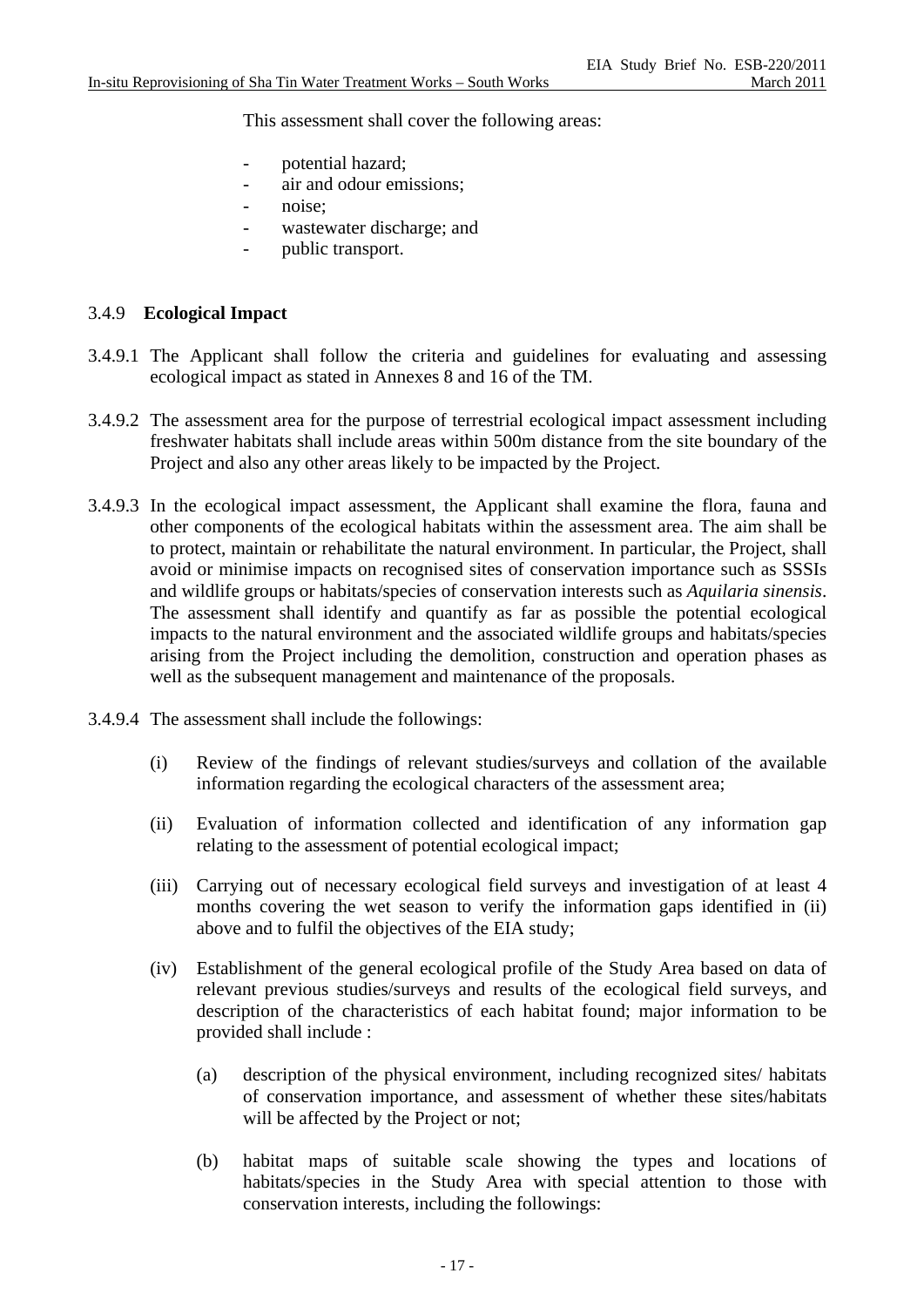- *Aquilaria sinensis*
- wildlife (e.g. avifauna and mammal); and
- any other habitats/species identified as having special conservation interest by this EIA study.
- (c) ecological characteristics of each habitat type such as extent, substrate, size, type, species present, dominant species found, species diversity and abundance, community structure, ecological value and inter-dependence of the habitats and species, and presence of any features of ecological importance;
- (d) representative colour photos of each habitat type and any important ecological features identified; and
- (e) species found that are rare, endangered and/or listed under local legislation, international conventions for conservation of wildlife/ habitats or red data books.
- (v) Investigation and description of the existing wildlife uses of the various habitats with special attention to those wildlife groups and habitats with conservation interests by this study;
- (vi) Description of all recognized sites of conservation importance in the proposed development site and its vicinity and assessment on whether these sites will be affected by the proposed development or not;
- (vii) Using suitable methodology and considering also other works activities from other projects reasonably likely to occur at the same time, identification and quantification as far as possible of any direct (e.g. loss of habitats due to site formation and other associated works, etc), indirect (e.g. noise and other disturbance generated by the demolition, construction and operation activities, etc), primary, secondary and cumulative ecological impacts from destruction of habitats, reduction of species abundance/diversity, loss of feeding grounds, reduction of ecological carrying capacity, habitat fragmentation, and in particular potential destruction or disturbance to natural habitats for *Aquilaria sinensis*;
- (viii) Evaluation of significance and acceptability of the ecological impacts by making reference to the criteria in Annex 8 of the TM;
- (ix) Recommendations for possible alternatives, such as modification/change of construction methods, position, scale, size, layout and configuration of Project, and practicable mitigation measures to avoid, minimize and/or compensate for the adverse ecological impacts identified during demolition, construction and operation of the Project;
- (x) Evaluation of the feasibility and effectiveness of the recommended mitigation measures and definition of the scope, type, location, implementation arrangement, resources requirement, subsequent management and maintenance of such measures;
- (xi) Determination and quantification as far as possible of the residual ecological impacts after implementation of the proposed mitigation measures; and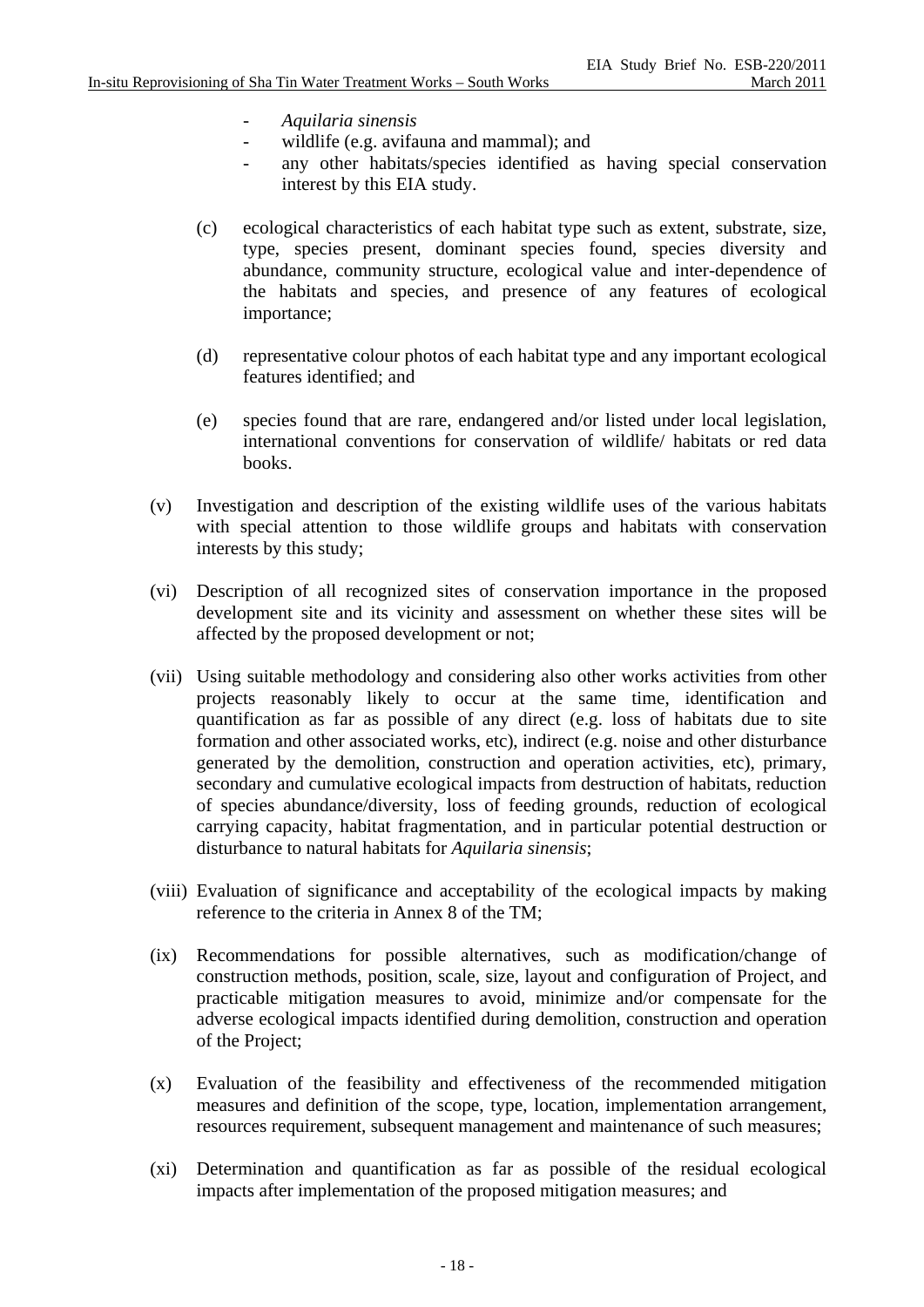(xii) Review of the need for and recommendation on any ecological monitoring and audit programme required.

## 3.4.10 **Landscape and Visual Impact**

- 3.4.10.1 The Applicant shall follow the criteria and guidelines as stated in Annexes 10 and 18 of the TM and the EIAO Guidance Note No. 8/2010 on the preparation of Landscape and Visual Impact Assessment under the EIAO. Landscape and visual impacts during demolition, construction and operation phases within the study area shall be assessed. The assessment area for the landscape impact assessment shall include areas within a 500m distance from the site boundary of the Project while the assessment area for the visual impact assessment shall be defined by the visual envelope of the Project.
- 3.4.10.2 The Applicant shall review relevant outline development plan(s), outline zoning plan(s), layout plan(s), planning briefs and/or studies which may identify areas of high landscape value and recommend country park, green belt, conservation area and woodland areas with sensitive landscape designations and visually sensitive areas/receivers. Any guidelines on landscape and urban design strategies and frameworks that may affect the appreciation of the Project shall also be reviewed. The aim is to gain an insight to the future outlook of the area affected so as to assess whether the Project can fit into the surrounding setting. Any conflict with the statutory town plan(s) and any published land use plans shall be highlighted and appropriate follow-up action shall be recommended.
- 3.4.10.3 The Applicant shall describe, appraise, analyse and evaluate the existing and planned landscape resources and character of the assessment area. A system shall be derived for judging landscape and visual impacts significance. Annotated oblique aerial photographs and plans of suitable scale showing the baseline landscape character areas and landscape resources and mapping of impact assessment shall be extensively used to present the findings of impact assessment. Descriptive text shall provide a concise and reasoned judgement from a landscape and visual point of view. The sensitivity of the landscape framework and its ability to accommodate change shall be particularly focused on. The Applicant shall identify the degree of compatibility of the Project with the existing and planned landscape setting, recreation and. The landscape impact assessment shall quantify the potential landscape impact as far as possible so as to illustrate the significance of such impacts arising from the proposed development. Clear mapping of the landscape impact is required. Tree survey shall be carried out and the impacts on existing trees shall be addressed.
- 3.4.10.4 The Applicant shall assess the visual impacts of the Project. Clear illustration including mapping of visual impact is required. The assessment shall include the following:
	- (i) Identification and plotting of visual envelope of the Project;
	- (ii) Identification of the key groups of existing and planned sensitive receivers within the visual envelope with regard to views from ground level, sea level and elevated vantage points. Among other receivers, sensitive receivers shall include, but not limited to, nearby residents, villagers, users of country parks, access road users, rail users and walkers pass-by. Both distance view and short distance view shall be covered in the assessment;
	- (iii) The assessment shall take into account the factors affecting the sensitivity of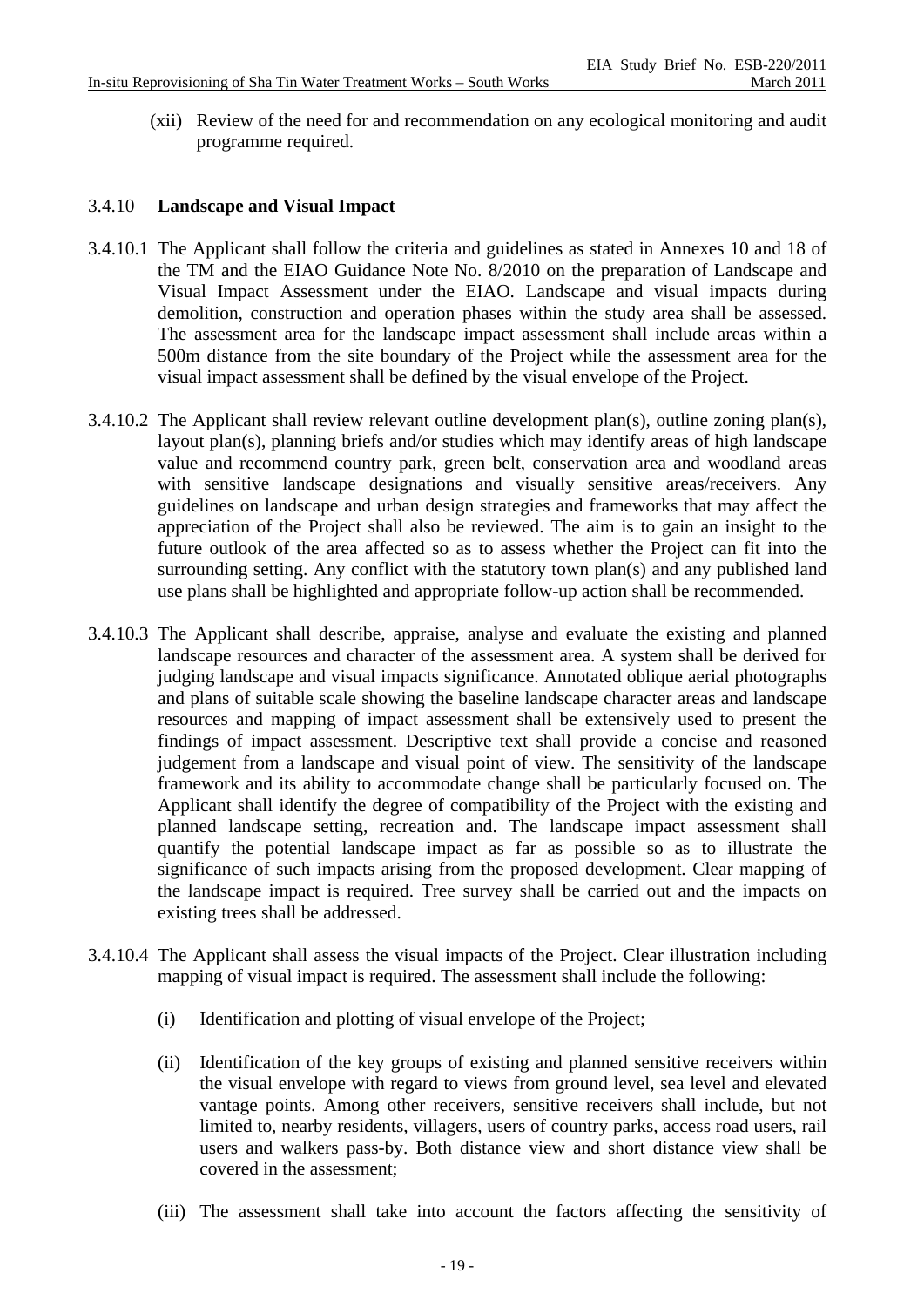receivers (including value and quality of existing views, availability and amenity alternative views, type and estimated number of receiver population, duration of view and degree of visibility) and the magnitude of change in view (including compatibility of the project with the surrounding landscape and planned setting, duration of impacts under construction and operation phases, scale of development. Reversibility of change, viewing distance and potential blockage of view) for evaluating of visual impacts. The visual impacts of the Project with and without mitigation measures shall also be included so as demonstrate the effectiveness of the proposed mitigation measure; and

- (iv) Clear evaluations and explanations of the factors considered in arriving the significance thresholds of visual impacts, and the factors/constraints in recommending the mitigation measures for visual impact.
- 3.4.10.5 The Applicant shall evaluate the merits of preservation in totality, in parts or total destruction of existing landscape and the establishment of a new landscape character area. In addition, alternative location, configuration, alignment, site layout, design, built-form, operational mode and construction method that will avoid or reduce the identified landscape and visual impacts shall be evaluated for comparison before adopting other mitigation or compensatory measures to alleviate the impacts. The mitigation measures proposed shall not only be concerned with damage reduction but shall also include consideration of potential enhancement of existing landscape and visual quality. The Applicant shall recommend mitigation measures to minimise adverse effects identified above, including provision of a master landscape plan.
- 3.4.10.6 The mitigation measures shall also include the preservation of vegetation, transplanting of mature trees, provision of screen planting, re-vegetation of disturbed lands, compensatory planting, woodland restoration, design of structure, provision of finishes to structure, colour scheme and texture of material used and any measures to mitigate the impact on the existing and planned land use and visually sensitive receivers. Parties shall be identified for the on going management and maintenance of the proposed mitigation works to ensure their effectiveness throughout the demolition, construction and operation phases of the Project. A practical programme and funding proposal for the implementation of the recommendation measures shall be provided.
- 3.4.10.7 Annotated illustration materials such as colour perspective drawings, plans and section/elevation diagrams, annotated oblique aerial photographs, photographs taken at vantage points, and computer-generated photomontage, particularly from but not limited to the most severely affected vantage points shall be adopted to illustrate the significance of the landscape and visual impacts of the Project in four stages i.e. existing conditions, unmitigated impacts at Day 1, mitigated impacts at Day 1 and residual impact at Year 10 so as to demonstrate the effectiveness of the proposed mitigation measures. Computer graphics shall be compatible with Microstation DGN file format. True colour samples may be requested if found necessary and appropriate. The Applicant shall record the technical details in preparing the illustration, which may need to be submitted for verification of the accuracy of the illustration.

## 3.4.11 **Cultural Heritage Impact**

3.4.11.1 The Applicant shall follow the criteria and guidelines for evaluating and assessing the cultural heritage impacts as stated in Annexes 10 and 19 of the TM.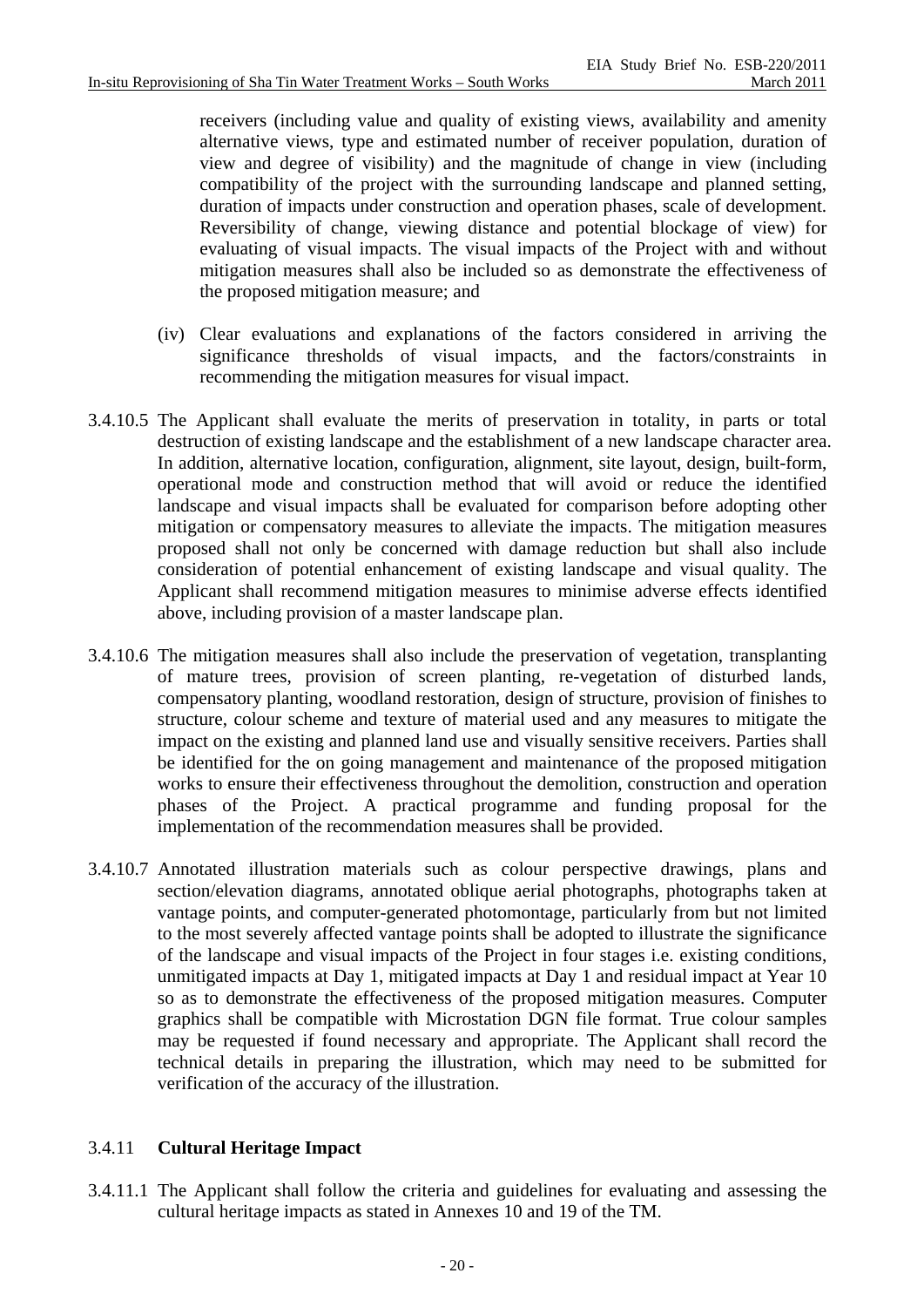3.4.11.2 The Applicant shall engage an archaeologist to review information about the Study Area of the Project to identify whether there is any possible existence of sites or remains of archaeological interest that will be affected by the demolition and construction works of the Project. If the review result reveals the existence of such possibility, an Archaeological Survey will be required to further assess the archaeological potential of the Study Area. Should sites or remains of archaeological interest be identified during the survey, appropriate mitigation measures should be designed and implemented prior to the commencement of any construction works. The Archaeological Survey should be conducted by an archaeologist who shall obtain a licence from the Antiquities Authority under the provision of the Antiquities and Monuments Ordinance (Cap 53).

## 3.4.12 **Summary of Environmental Outcomes**

3.4.12.1 The EIA report shall contain a summary of the key environmental outcomes arising from the EIA study, including estimated population protected from various environmental impacts, the environmentally sensitive areas protected, environmentally friendly options considered and incorporated in the preferred option, environmental designs recommended, key environmental problems avoided, compensation areas included and the environmental benefits of the environmental protection measures recommended.

## 3.4.13 **Environmental Monitoring and Audit (EM&A) Requirements**

- 3.4.13.1 The Applicant shall identify in the EIA study whether there is any need for EM&A activities during the demolition, construction and operation phases of the Project, and, if affirmative, to define the scope of the EM&A requirements for the Project in the EIA study.
- 3.4.13.2 Subject to the confirmation of the EIA study findings, the Applicant shall comply with the requirements as stipulated in Annex 21 of the TM. The Applicant shall also propose real-time reporting of monitoring data for the Project through a dedicated internet website.
- 3.4.13.3 The Applicant shall prepare a project implementation schedule (in the form of a checklist as shown in Appendix C to this EIA study brief) containing all the EIA study recommendations and mitigation measures with reference to the implementation programme of the Project. A stand-alone implementation schedule shall be prepared for each of the EIAO Schedule 2 designated project identified in this EIA study.

## **4. DURATION OF VALIDITY**

4.1 The Applicant shall notify the Director of the commencement of the EIA study. If the EIA study does not commence within 36 months after the date of the issuance of this EIA study brief, the Applicant shall apply to the Director for a fresh EIA study brief before commencement of the EIA study.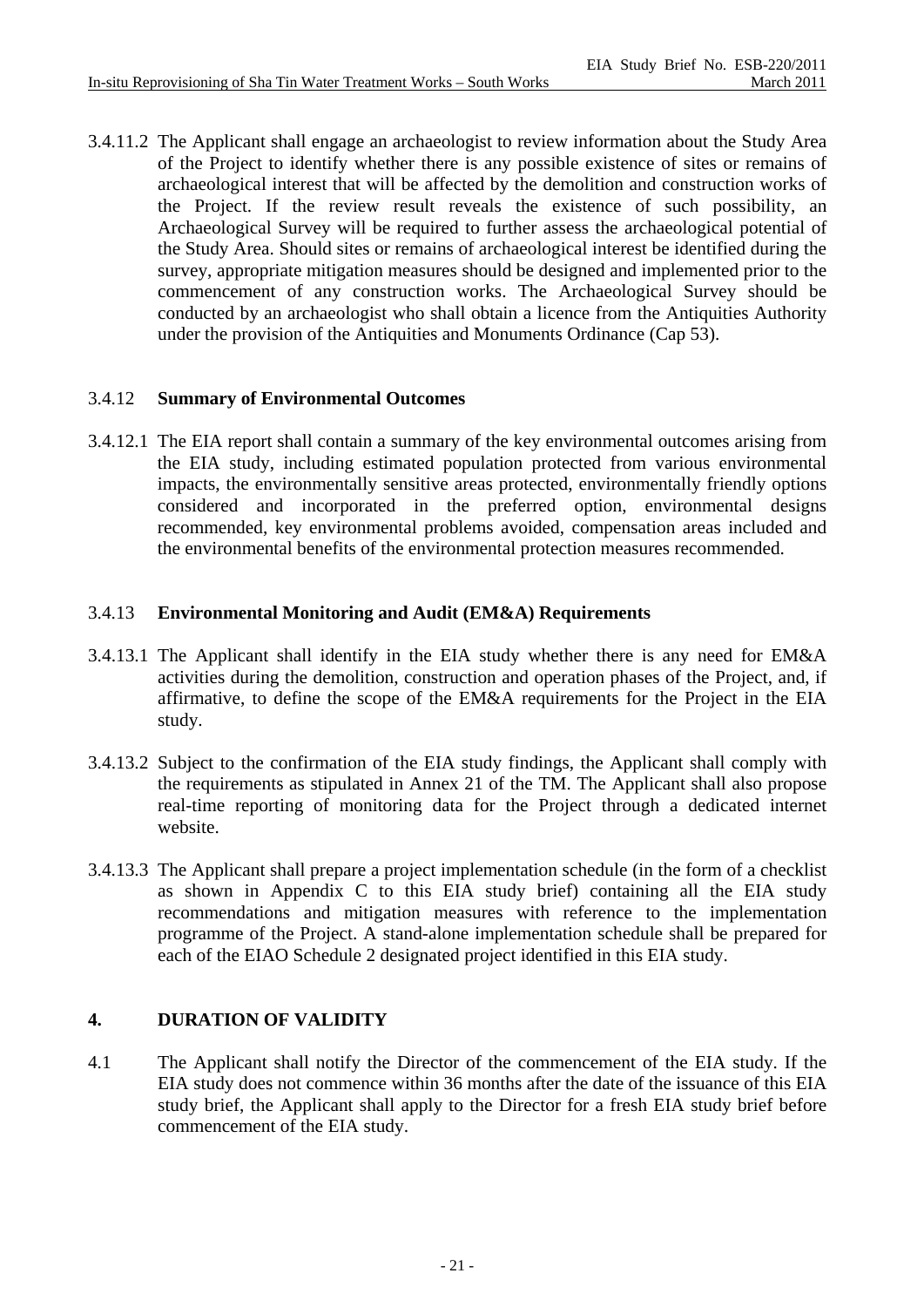# **5. REPORTING REQUIREMENTS**

- 5.1 In preparing the EIA report, the Applicant shall refer to Annex 11 of the TM for the contents of an EIA report. The Applicant shall also refer to Annex 20 of the TM, which stipulates the guidelines for the review of an EIA report.
- 5.2 The Applicant shall supply the Director with the following number of copies of the EIA report and the executive summary:
	- (i) 40 copies of the EIA report in English and 80 copies of the executive summary (each bilingual in both English and Chinese) as required under section 6(2) of the EIAO to be supplied at the time of application for approval of the EIA report.
	- (ii) When necessary, addendum to the EIA report and the executive summary submitted in sub-section 5.2 (i) above as required under section 7(1) of the EIAO, to be supplied upon advice by the Director for public inspection.
	- (iii) 20 copies of the EIA report in English and 50 copies of the executive summary (each bilingual in both English and Chinese) with or without Addendum as required under section 7(5) of the EIAO, to be supplied upon advice by the Director for consultation with the Advisory Council on the Environment.
- 5.3 The Applicant shall, upon request, make additional copies of the above documents available to the public, subject to payment by the interested parties of full costs of printing.
- 5.4 In addition, to facilitate the public inspection of the EIA report via the EIAO Internet Website, the applicant shall provide electronic copies of both the EIA report and the executive summary prepared in HyperText Markup Language (HTML) (version 4.0 or later) and in Portable Document Format (PDF version 1.3 or later), unless otherwise agreed by the Director. For the HTML version, a content page capable of providing hyperlink to each section and sub-section of the EIA report and the executive summary shall be included in the beginning of the document. Hyperlinks to figures, drawings and tables in the EIA report and executive summary shall be provided in the main text from where the respective references are made. Graphics in the report shall be in interlaced GIF format unless otherwise agreed by the Director.
- 5.5 The electronic copies of the EIA report and the executive summary shall be submitted to the Director at the time of application for approval of the EIA report.
- 5.6 When the EIA report and the executive summary are made available for public inspection under section 7(1) of the EIAO, the content of the electronic copies of the EIA report and the executive summary must be the same as the hard copies and the Director shall be provided with the most updated electronic copies.
- 5.7 To promote environmentally friendly and efficient dissemination of information, both hardcopies and electronic copies of future EM&A reports recommended by the EIA study shall be required and their format shall be agreed by the Director.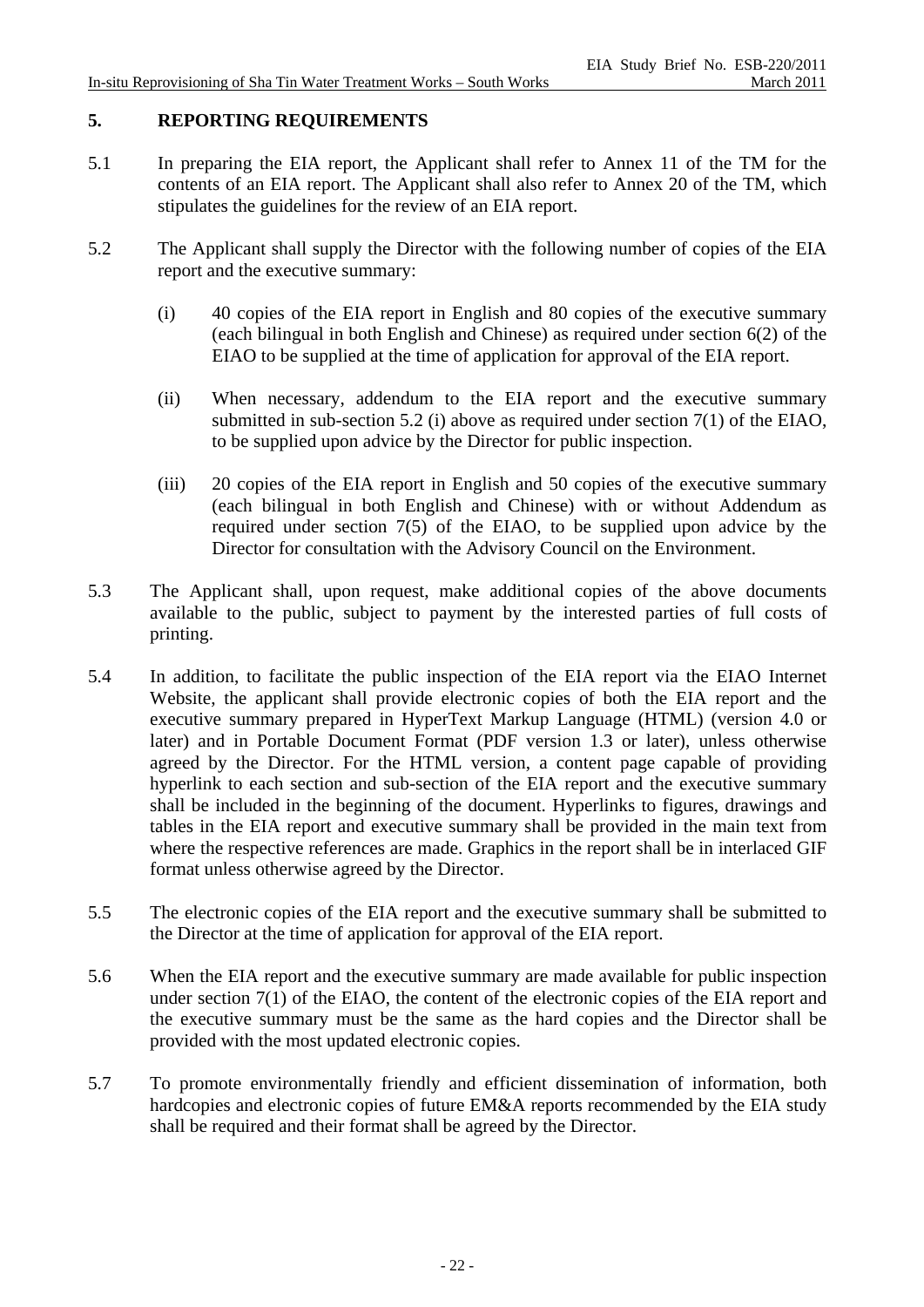## **6. OTHER PROCEDURAL REQUIREMENTS**

- 6.1 If there is any change in the name of Applicant for this EIA Study Brief during the course of the EIA study, the Applicant must notify the Director immediately.
- 6.2 If there is any key change in the scope of the Project mentioned in sections 1.2 of this EIA Study Brief and in Project Profile (No. PP-430/2011), the Applicant must seek confirmation from the Director in writing on whether or not the scope of issues covered by this EIA Study Brief can still cover the key changes, and the additional issues, if any, that the EIA study must also address. If the changes to the Project fundamentally alter the key scope of the EIA study brief, the Applicant shall apply to the Director for a fresh EIA Study Brief.

--- END OF EIA STUDY BRIEF ---

March 2011 Environmental Assessment Division, Environmental Protection Department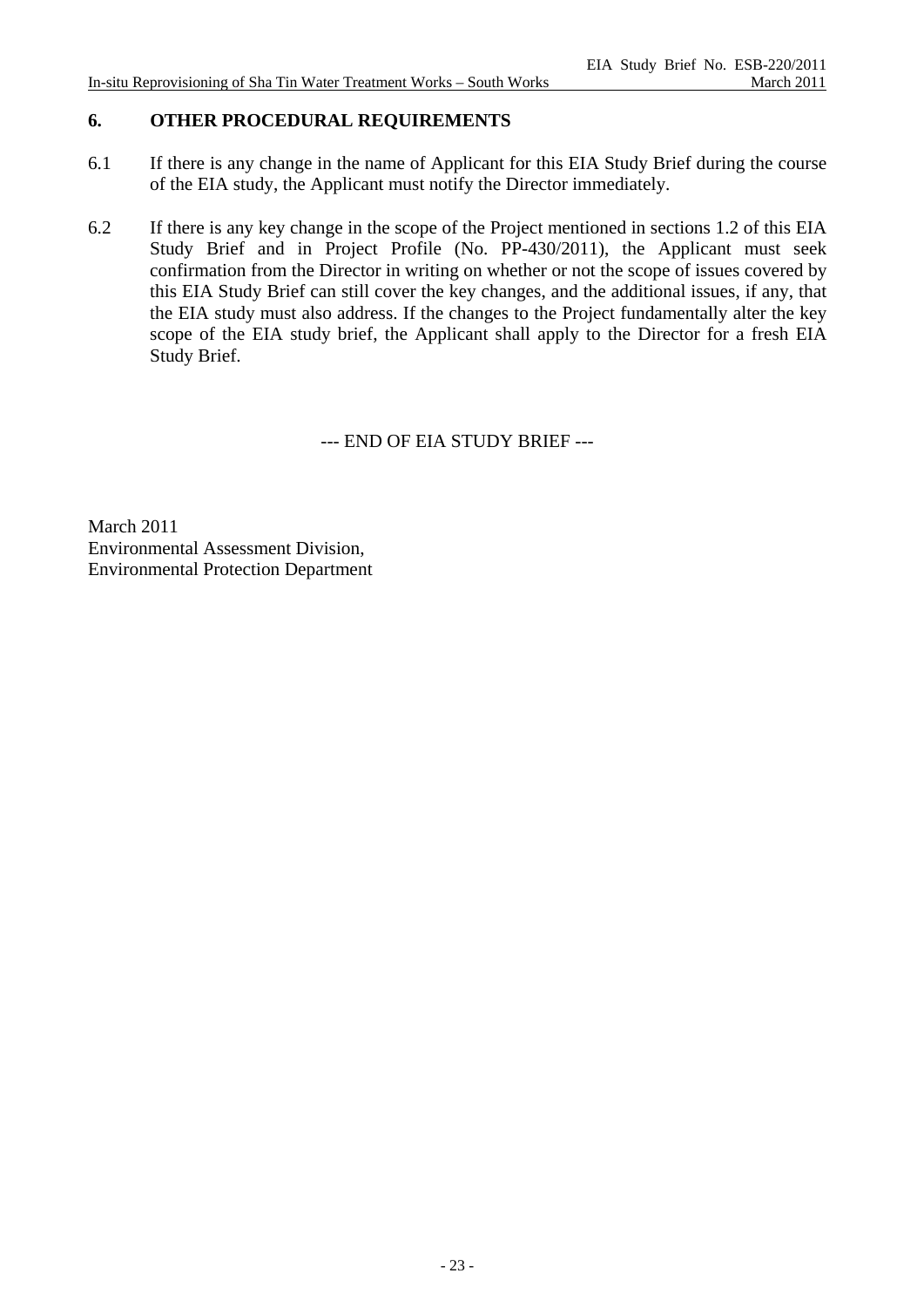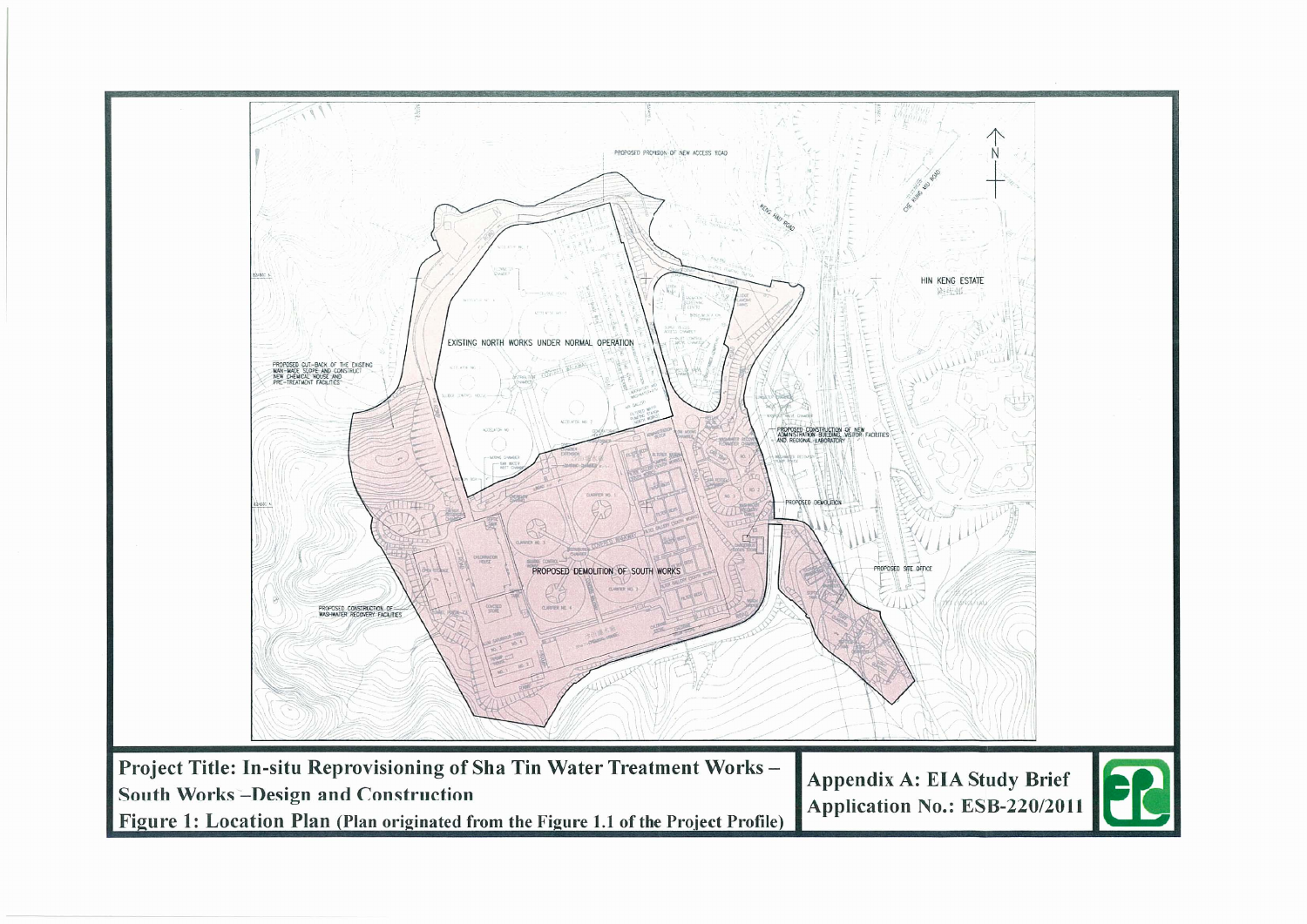## **Appendix B-1**

### **Guidelines on Choice of Models and Model Parameters**

*[The information contained in this Appendix is only meant to assist the Applicant in performing the air quality assessment. The Applicant must exercise professional judgment in applying this general information for the Project.]* 

#### **1. Introduction**

1.1 To expedite the review process by the Authority and to assist project proponents or environmental consultants with the conduct of air quality modelling exercise which are frequently called for as part of environmental impact assessment studies, this paper describes the usage and requirements of a few commonly used air quality models.

#### **2. Choice of Models**

2.1 The models which have been most commonly used in air quality impact assessments, due partly to their ease of use and partly to the quick turn-around time for results, are of Gaussian type and designed for use in simple terrain under uniform wind flow. There are circumstances when these models are not suitable for ambient concentration estimates and other types of models such as physical, numerical or mesoscale models will have to be used. In situations where topographic, terrain or obstruction effects are minimal between source and receptor, the following Gaussian models can be used to estimate the near-field impacts of a number of source types including dust, traffic and industrial emissions.

| Model   | Applications                                                               |
|---------|----------------------------------------------------------------------------|
| FDM     | for evaluating fugitive and open dust source impacts (point, line and area |
|         | sources)                                                                   |
| CALINE4 | for evaluating mobile traffic emission impacts (line sources)              |
| ISCST3  | for evaluating industrial chimney releases as well as area and volumetric  |
|         | sources (point, area and volume sources); line sources can be approximated |
|         | by a number of volume sources.                                             |
|         |                                                                            |

These frequently used models are also referred to as Schedule 1 models (see attached list).

- 2.2 Note that both FDM and CALINE4 have a height limit on elevated sources (20 m and 10m, respectively). Source of elevation above these limits will have to be modelled using the ISCST3 model or suitable alternative models. In using the latter, reference should be made to the 'Guidelines on the Use of Alternative Computer Models in Air Quality Assessment' in Appendix C-3.
- 2.3 The models can be used to estimate both short-term (hourly and daily average) and long-term (annual average) ambient concentrations of air pollutants. The model results, obtained using appropriate model parameters (refer to Section 3) and assumptions, allow direct comparison with the relevant air quality standards such as the Air Quality Objectives (AQOs) for the relevant pollutant and time averaging period.

#### **3. Model Input Requirements**

- 3.1 Meteorological Data
- 3.1.1 At least 1 year of recent meteorological data (including wind speed, wind direction, stability class, ambient temperature and mixing height) from a weather station either closest to or having similar characteristics as the study site should be used to determine the highest short-term (hourly, daily)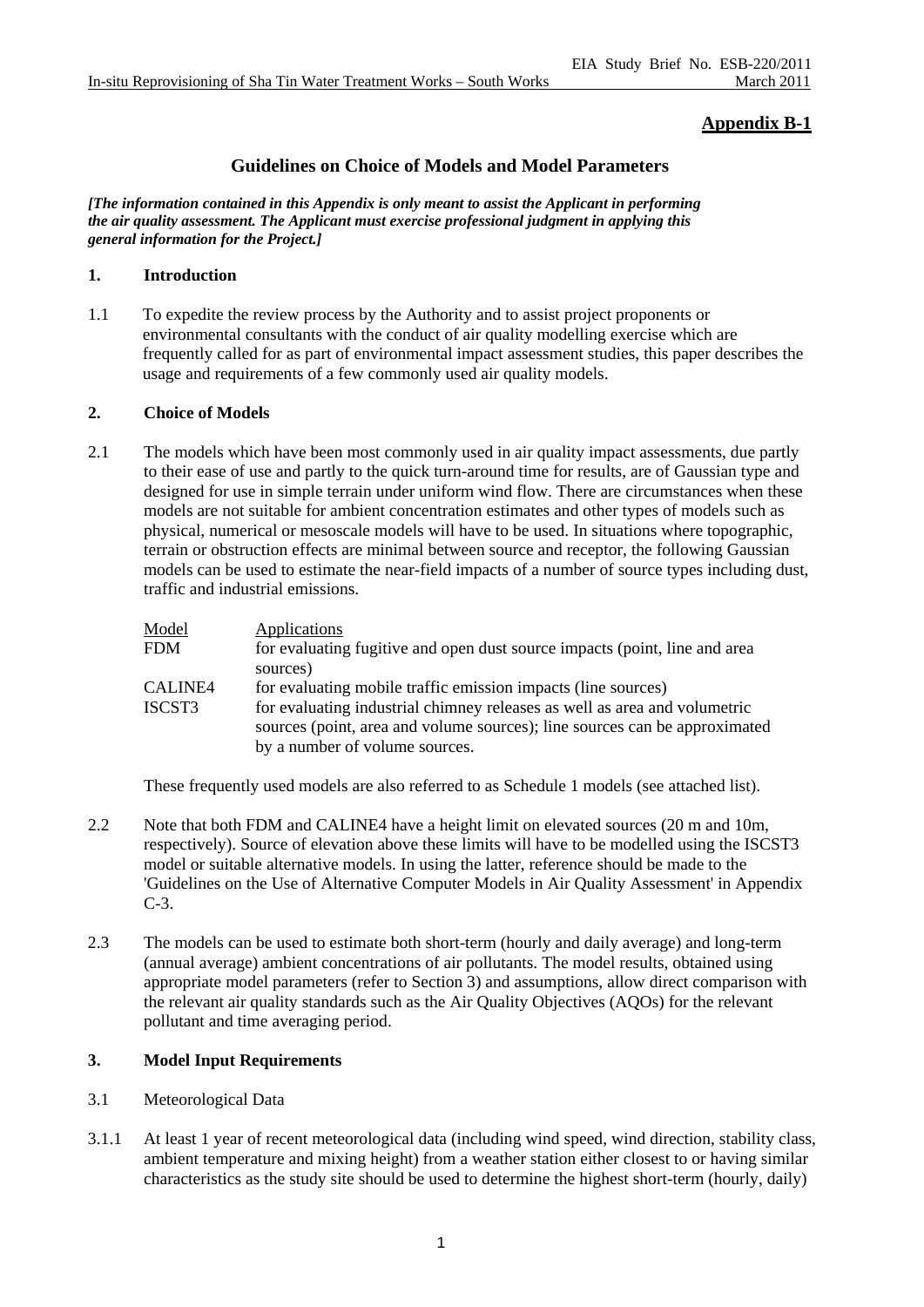and long-term (annual) impacts at identified air sensitive receivers in that period. The amount of valid data for the period should be no less than 90 percent.

3.1.2 Alternatively, the meteorological conditions as listed below can be used to examine the worst case short-term impacts:

> Day time: stability class D; wind speed 1 m/s (at 10m height); worst-case wind angle; mixing height 500 m

> Night time: stability class F; wind speed 1 m/s (at 10m height); worst case wind angle; mixing height 500 m

This is a common practice with using the CALINE4 model due to its inability to handle lengthy data set.

- 3.1.3 For situations where, for example, (i) the model (such as CALINE4) does not allow easy handling of one full year of meteorological data; or (ii) model run time is a concern, the followings can be adopted in order to determine the daily and annual average impacts:
	- (i) perform a frequency occurrence analysis of one year of meteorological data to determine the actual wind speed (to the nearest unit of m/s), wind direction (to the nearest  $10^{\circ}$ ) and stability (classes A to F) combinations and their frequency of occurrence;
	- (ii) determine the short term hourly impact under all of the identified wind speed, wind direction and stability combinations; and
	- (iii) apply the frequency data with the short term results to determine the long term (daily /annual) impacts.

Apart from the above, any alternative approach that will capture the worst possible impact values (both short term and long term) may also be considered.

- 3.1.4 Note that the anemometer height (relative to a datum same for the sources and receptors) at which wind speed measurements were taken at a selected station should be correctly entered in the model. These measuring positions can vary greatly from station to station and the vertical wind profile employed in the model can be grossly distorted from the real case if incorrect anemometer height is used. This will lead to unreliable concentration estimates.
- 3.1.5 An additional parameter, namely, the standard deviation of wind direction,  $\sigma_{\theta}$ , needs to be provided as input to the CALINE4 model. Typical values of  $\sigma \theta$  range from 12<sup>o</sup> for rural areas to 24<sup>°</sup> for highly urbanised areas under 'D' class stability. For semi-rural such as new development areas,  $18^\circ$  is more appropriate under the same stability condition. The following reference can be consulted for typical ranges of standard deviation of wind direction under different stability categories and surface roughness conditions.

*Ref.(1): Guideline On Air Quality Models (Revised), EPA-450/2-78-027R, United States Environmental Protection Agency, July 1986.* 

3.2 Emission Sources

All the identified sources relevant to a process plant or a study site should be entered in the model and the emission estimated based on emission factors compiled in the AP-42 (Ref. 2) or other suitable references. The relevant sections of AP-42 and any parameters or assumptions used in deriving the emission rates (in units  $g/s$ ,  $g/s/m$  or  $g/s/m<sup>2</sup>$ ) as required by the model should be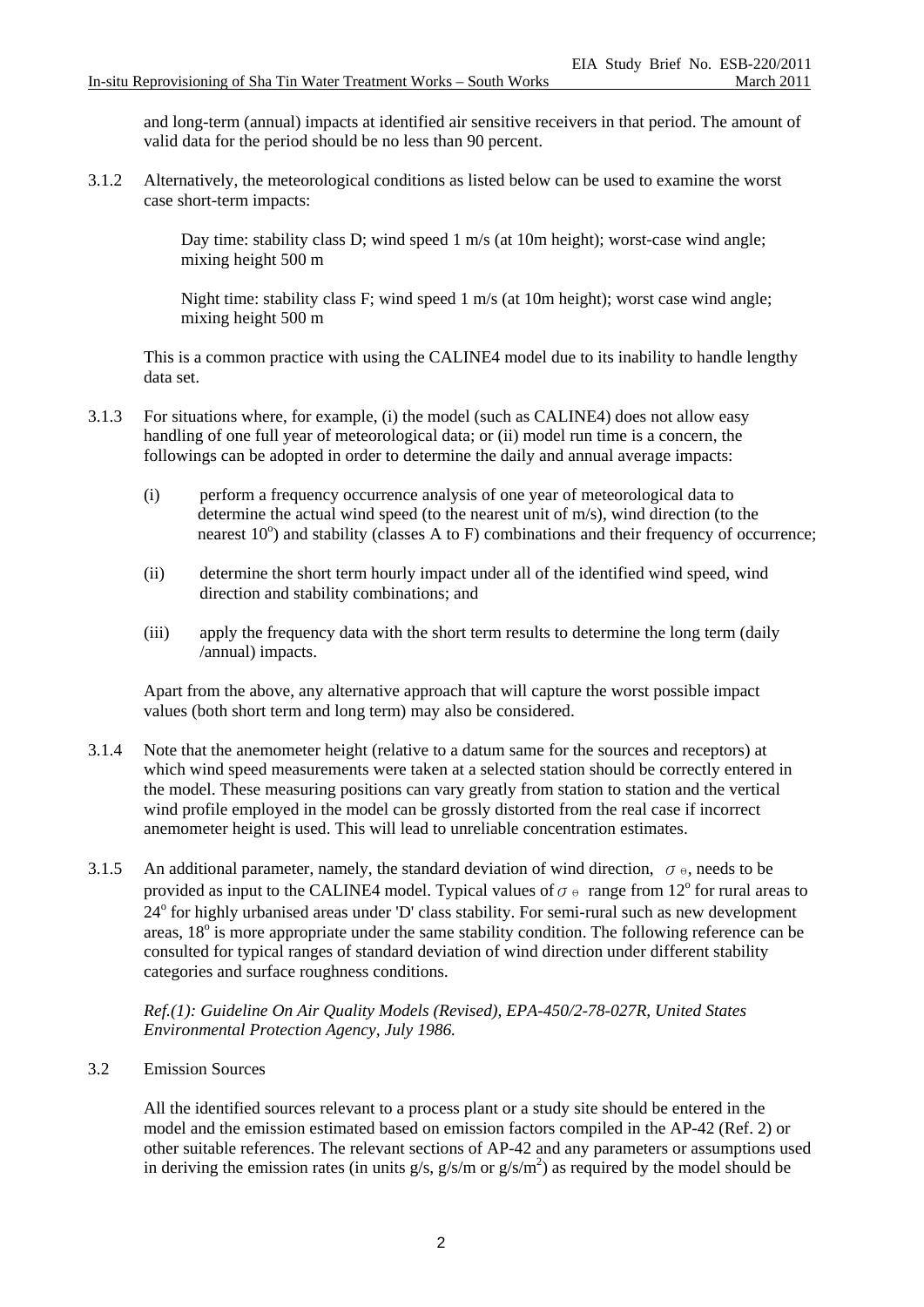clearly stated for verification. The physical dimensions, location, release height and any other emission characteristics such as efflux conditions and emission pattern of the sources input to the model should also correspond to site data.

If the emission of a source varies with wind speed, the wind speed-dependent factor should be entered.

*Ref.(2): Compilation of Air Pollutant Emission Factors, AP-42, 5th Edition, United States Environmental Protection Agency, January 1995*.

#### 3.3 Urban/Rural Classification

Emission sources may be located in a variety of settings. For modelling purposes these are classed as either rural or urban so as to reflect the enhanced mixing that occurs over urban areas due to the presence of buildings and urban heat effects. The selection of either rural or urban dispersion coefficients in a specific application should follow a land use classification procedure. If the land use types including industrial, commercial and residential uses account for 50% or more of an area within 3 km radius from the source, the site is classified as urban; otherwise, it is classed as rural.

#### 3.4 Surface Roughness Height

This parameter is closely related to the land use characteristics of a study area and associated with the roughness element height. As a first approximation, the surface roughness can be estimated as 3 to 10 percent of the average height of physical structures. Typical values used for urban and new development areas are 370 cm and 100 cm, respectively.

#### 3.5 Receptors

These include discrete receptors representing all the identified air sensitive receivers at their appropriate locations and elevations and any other discrete or grid receptors for supplementary information. A receptor grid, whether Cartesian or Polar, may be used to generate results for contour outputs.

#### 3.6 Particle Size Classes

In evaluating the impacts of dust-emitting activities, suitable dust size categories relevant to the dust sources concerned with reasonable breakdown in TSP ( $<$  30  $\mu$  m) and RSP ( $<$  10  $\mu$  m) compositions should be used.

#### 3.7  $NO<sub>2</sub>$  to  $NO<sub>x</sub>$  Ratio

The conversion of NO<sub>x</sub> to NO<sub>2</sub> is a result of a series of complex photochemical reactions and has implications on the prediction of near field impacts of traffic emissions. Until further data are available, three approaches are currently acceptable in the determination of  $NO<sub>2</sub>$ :

- (a) Ambient Ratio Method (ARM) assuming 20% of  $NO<sub>x</sub>$  to be  $NO<sub>2</sub>$ ; or
- (b) Discrete Parcel Method (DPM, available in the CALINE4 model); or
- (c) Ozone Limiting Method (OLM) assuming the tailpipe  $NO_2$  emission to be 7.5% of  $NO_x$  and the background ozone concentration to be in the range of 57 to 68  $\mu$  g/m3 depending on the land use type (see also the EPD reference paper 'Guidelines on Assessing the 'TOTAL' Air Quality Impacts' in Appendix C-2).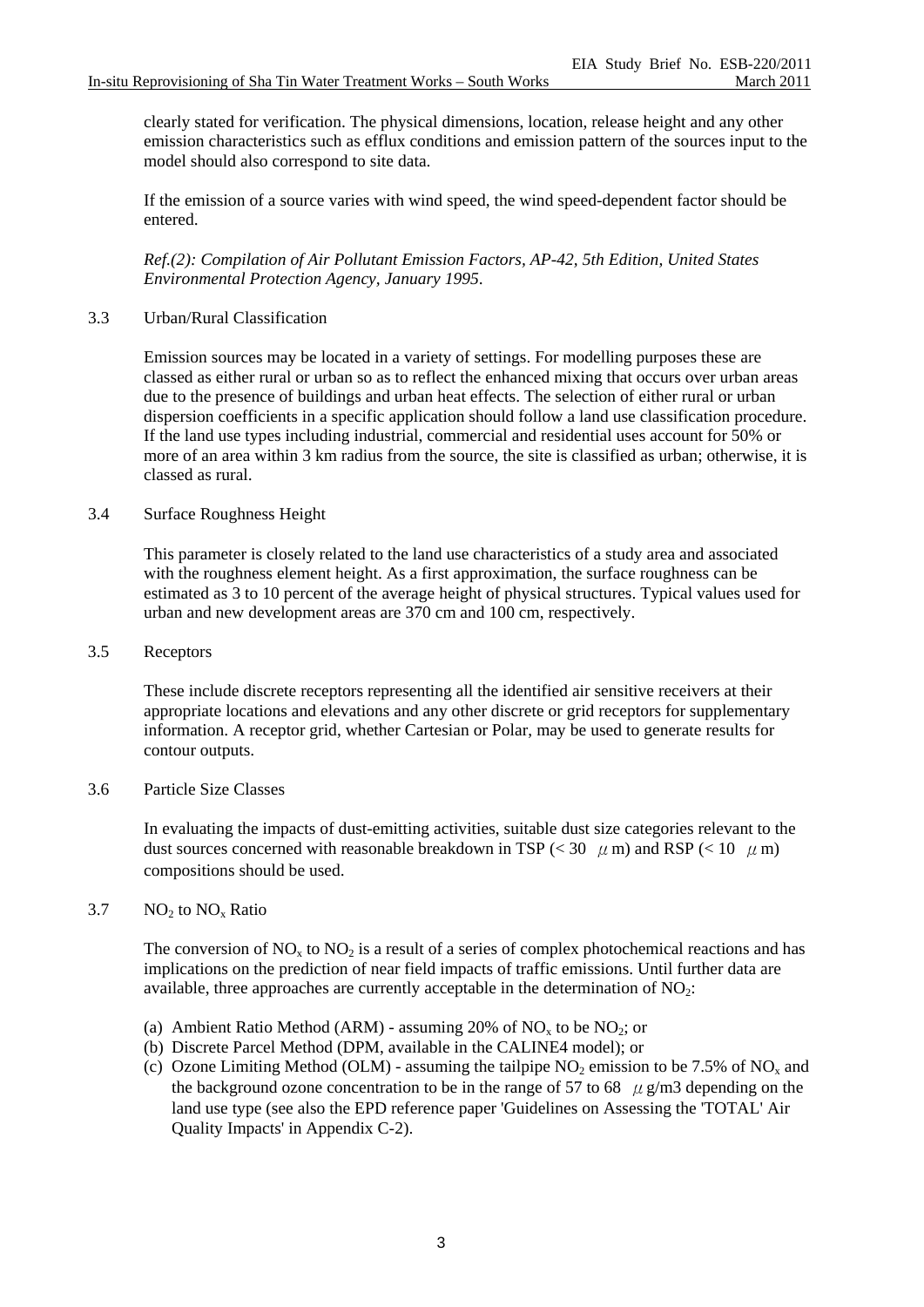### 3.8 Odour Impact

In assessing odour impacts, a much shorter time-averaging period of 5 seconds is required due to the shorter exposure period tolerable by human receptors. Conversion of model computed hourly average results to 5-second values is therefore necessary to enable comparison against recommended standard. The hourly concentration is first converted to 3-minute average value according to a power law relationship which is stability dependent (Ref. 3) and a result of the statistical nature of atmospheric turbulence. Another conversion factor (10 for unstable conditions and 5 for neutral to stable conditions) is then applied to convert the 3-minute average to 5-second average (Ref. 4). In summary, to convert the hourly results to 5-second averages, the following factors can be applied:

| <b>Stability Category</b> | 1-hour to 5-sec Conversion Factor |
|---------------------------|-----------------------------------|
| A & B                     | 45                                |
| $\mathcal{C}$             | 77                                |
| ו ו                       | u                                 |
| $E \& F$                  |                                   |

Under 'D' class stability, the 5-second concentration is approximately 10 times the hourly average result. Note, however, that the combined use of such conversion factors together with the ISCST results may not be suitable for assessing the extreme close-up impacts of odour sources.

*Ref.(3): Richard A. Duffee, Martha A. O'Brien and Ned Ostojic, 'Odor Modeling – Why and How', Recent Developments and Current Practices in Odor Regulations, Controls and Technology, Air & Waste Management Association, 1991.* 

*Ref.(4): A.W.C. Keddie, 'Dispersion of Odours', Odour Control – A Concise Guide, Warren Spring Laboratory, 1980.* 

#### 3.9 Plume Rise Options

The ISCST3 model provides by default a list of the U.S. regulatory options for concentration calculations. These are all applicable to the Hong Kong situations except for the 'Final Plume Rise' option. As the distance between sources and receptors are generally fairly close, the nonregulatory option of 'Gradual Plume Rise' should be used instead to give more accurate estimate of near-field impacts due to plume emission. However, the 'Final Plume Rise' option may still be used for assessing the impacts of distant sources.

#### 3.10 Portal Emissions

These include traffic emissions from tunnel portals and any other similar openings and are generally modelled as volume sources according to the PIARC 91 (or more up-to-date version) recommendations (Ref. 5, section III.2). For emissions arising from underpasses or any horizontal openings of the like, these are treated as area or point sources depending on the source physical dimensions. In all these situations, the ISCST3 model or more sophisticated models will have to be used instead of the CALINE4 model. In the case of portal emissions with significant horizontal exit velocity which cannot be handled by the ISCST3 model, the impacts may be estimated by the TOP model (Ref. 6) or any other suitable models subject to prior agreement with EPD. The EPD's 'Guidelines on the Use of Alternative Computer Models in Air Quality Assessment' should also be referred to in Appendix C-3.

*Ref.(5): XIXth World Road Congress Report, Permanent International Association of Road Congresses (PIARC), 1991.*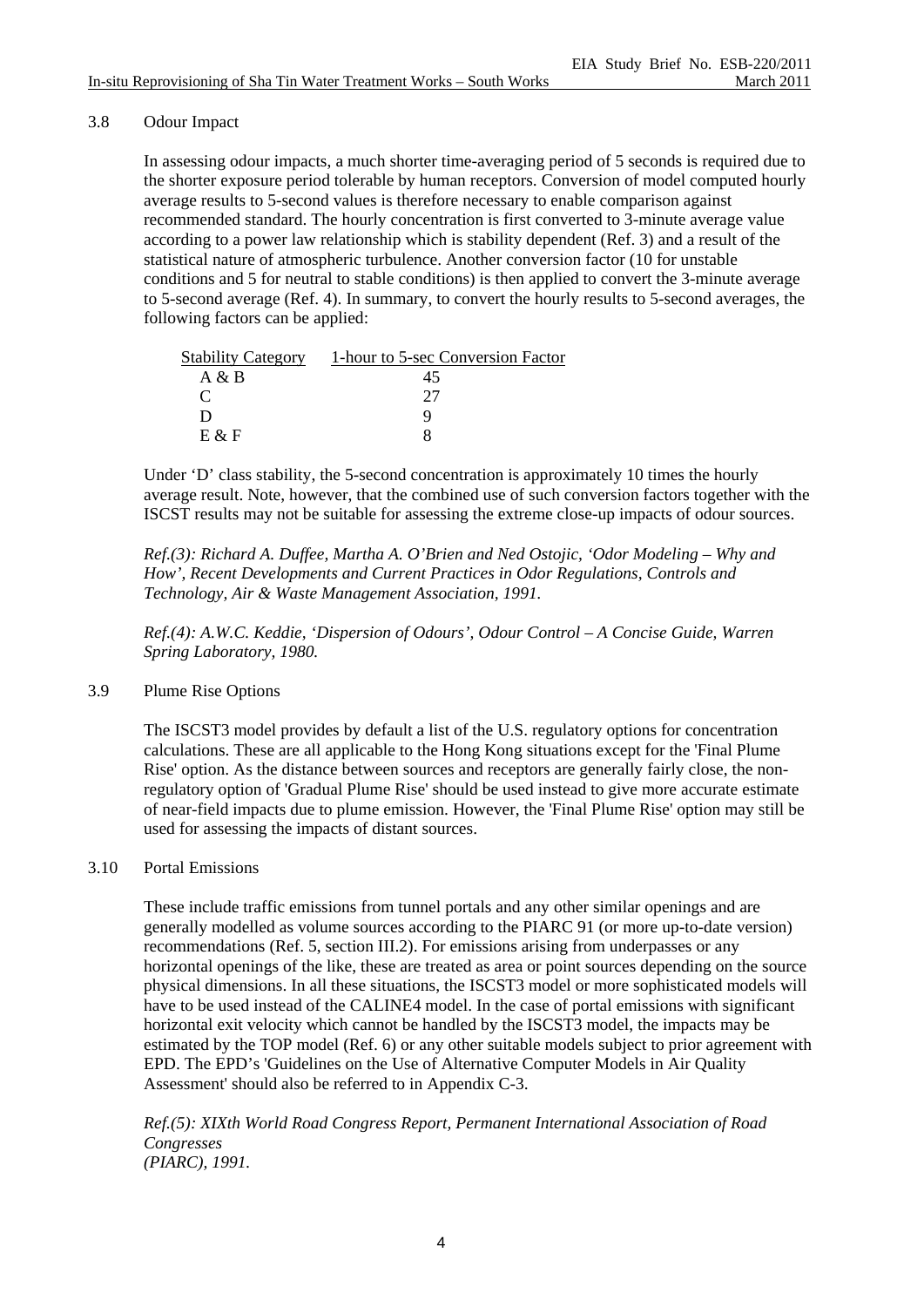*Ref.(6): N. Ukegunchi, H. Okamoto and Y. Ide "Prediction of vehicular emission pollution around a tunnel mouth", Proceedings 4th International Clean Air Congress, pp. 205-207, Tokyo, 1977.* 

3.11 Background Concentrations

Background concentrations are required to account for far-field sources which cannot be estimated by the model. These values, to be used in conjunction with model results for assessing the total impacts, should be based on long term average of monitoring data at location representative of the study site. Please make reference to the paper 'Guidelines on Assessing the 'TOTAL' Air Quality Impacts' in Appendix C-2 for further information.

3.12 Output

The highest short-term and long-term averages of pollutant concentrations at prescribed receptor locations are output by the model and to be compared against the relevant air quality standards specified for the relevant pollutant. Contours of pollutant concentration are also required for indicating the general impacts of emissions over a study area.

Copies of model files in electronic format should also be provided for EPD's reference.

------------------------------------------------------------------------------------------------------

### **Schedule 1**

#### **Air Quality Models Generally Accepted by Hong Kong Environmental Protection Department for Regulatory Applications as at 1 July 1998\***

**Industrial Source Complex Dispersion Model - Short Term Version 3 (ISCST3)** or the latest version developed by U.S. Environmental Protection Agency

**California Line Source Dispersion Model Version 4 (CALINE4)** or the latest version developed by Department of Transportation, State of California, U.S.A.

**Fugitive Dust Model (FDM)** or the latest version developed by U.S. Environmental Protection Agency

------------------------------------------------------------------------------------------------------

EPD is continually reviewing the latest development in air quality models and will update this Schedule accordingly.

- END -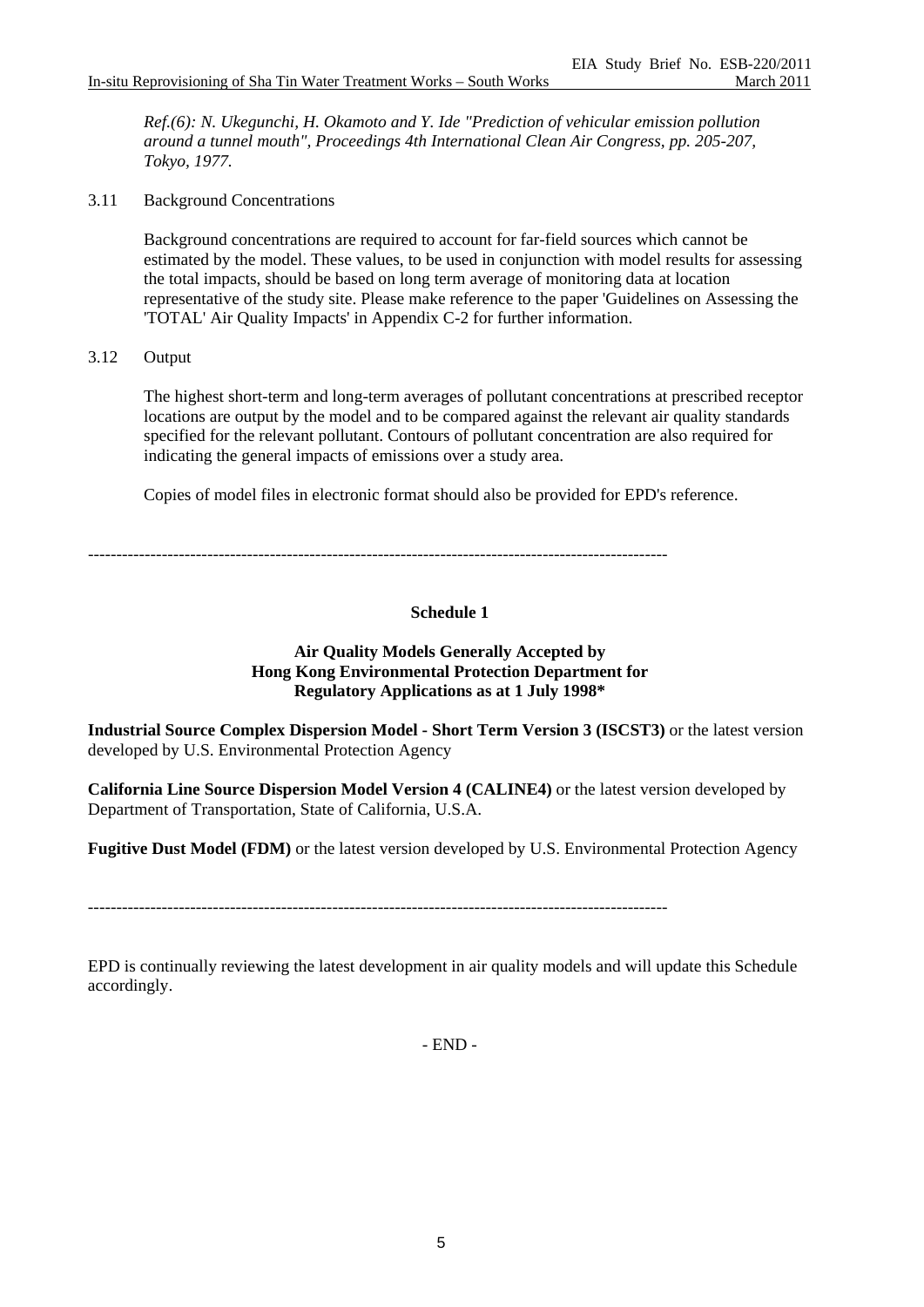# **Appendix B-2**

### **Guidelines on Assessing the 'TOTAL' Air Quality Impacts**

*[The information contained in this Appendix is only meant to assist the Applicant in performing the air quality assessment. The Applicant must exercise professional judgment in applying this general information for the Project.]* 

#### **1. Total Impacts - 3 Major Contributions**

1.1 In evaluating the air quality impacts of a proposed project upon air sensitive receivers, contributions from three classes of emission sources depending on their distance from the site should be considered. These are:

| Primary contributions:     | project induced                                              |
|----------------------------|--------------------------------------------------------------|
| Secondary contributions:   | pollutant-emitting activities in the immediate neighbourhood |
| Other contributions:       | pollution not accounted for by the previous two              |
| (Background contributions) |                                                              |

#### **2. Nature of Emissions**

#### 2.1 Primary contributions

In most cases, the project-induced emissions are fairly well defined and quite often (but not necessarily) the major contributor to local air quality impacts. Examples include those due to traffic network, building or road construction projects.

#### 2.2 Secondary contributions

Within the immediate neighbourhood of the project site, there are usually pollutant emitting activities contributing further to local air quality impacts. For most local scale projects, any emission sources in an area within 500m radius of the project site with notable impacts should be identified and included in an air quality assessment to cover the short-range contributions. In the exceptional cases where there is one or more significant sources nearby, the study area may have to be extended or alternative estimation approach employed to ensure these impacts are reasonably accounted for.

#### 2.3 Background contributions

The above two types of emission contributions should account for, to a great extent, the air quality impacts upon local air sensitive receivers, which are often amenable to estimation by the 'Gaussian Dispersion' type of models. However, a background air quality level should be prescribed to indicate the baseline air quality in the region of the project site, which would account for any pollution not covered by the two preceding contributions. The emission sources contributing to the background air quality would be located further afield and not easy to identify. In addition, the transport mechanism by which pollutants are carried over long distances (ranging from 1km up to tens or hundreds of kms) is rather complex and cannot be adequately estimated by the 'Gaussian' type of models.

#### **3. Background Air Quality - Estimation Approach**

#### 3.1 The approach

In view of the difficulties in estimating background air quality using the air quality models currently available, an alternative approach based on monitored data is suggested. The essence of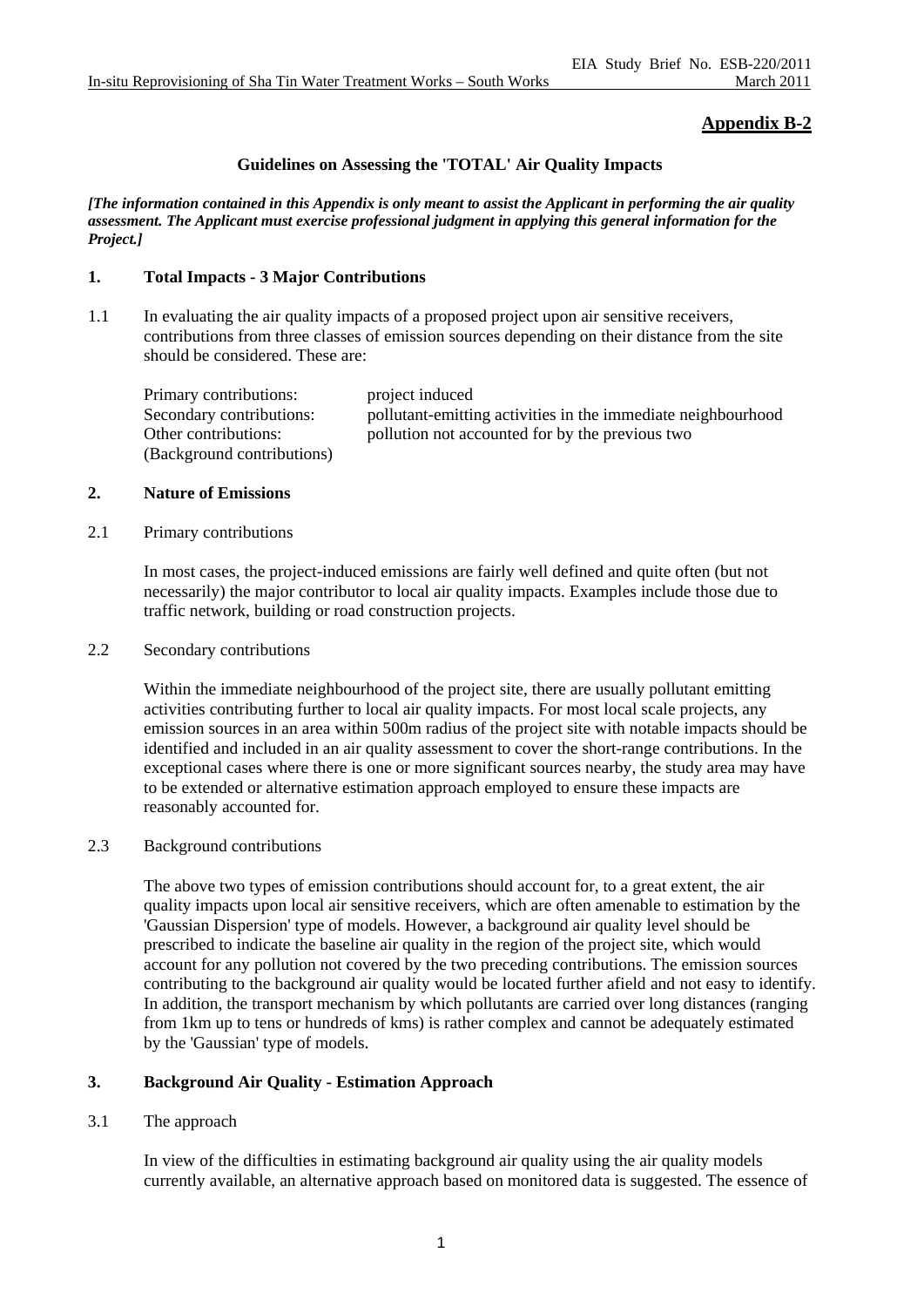this approach is to adopt the long-term (5-year) averages of the most recent monitored air quality data obtained by EPD. These background data would be reviewed yearly or biennially depending on the availability of the monitored data. The approach is a first attempt to provide a reasonable estimate of the background air quality level for use in conjunction with EIA air quality assessment to address the cumulative impacts upon a locality. This approach may be replaced or supplemented by superior modelling efforts such as that entailed in PATH (Pollutants in the Atmosphere and their Transport over Hong Kong), a

comprehensive territory-wide air quality modelling system currently being developed for Hong Kong. Notwithstanding this, the present approach is based on measured data and their long term regional averages; the background values so derived should therefore be indicative of the present background air quality. In the absence of any other meaningful way to estimate a background air quality for the future, this present background estimate should also be applied to future projects as a first attempt at a comprehensive estimate until a better approach is formulated.

### 3.2 Categorisation

The monitored air quality data, by 'district-averaging' are further divided into three categories, viz, Urban, Industrial and Rural/New Development. The background pollutant concentrations to be adopted for a project site would depend on the geographical constituency to which the site belongs. The categorization of these constituencies is given in Section 3.4. The monitoring stations suggested for the 'district-averaging'(arithmetic means) to derive averages for the three background air quality categories are listed as follows:

Urban: Kwun Tong, Sham Shui Po, Tsim Sha Tsui and Central/Western Industrial: Kwun Tong, Tsuen Wan and Kwai Chung Rural/New Development: Sha Tin, Tai Po, Junk Bay, Hong Kong South and Yuen Long

The averaging would make use of data from the above stations wherever available. The majority of the monitoring stations are located some 20m above ground.

#### 3.3 Background pollutant values

Based on the above approach, background values for the 3 categories have been obtained for a few major air pollutants as follows:

| <b>POLLUTANT</b> | <b>URBAN</b> | <b>INDUSTRIAL</b> | <b>RURAL/NEW</b><br><b>DEVELOPMENT</b> |
|------------------|--------------|-------------------|----------------------------------------|
| NO $\Omega$      | 54           |                   |                                        |
| SO <sub>2</sub>  |              | Ζt                |                                        |
|                  | 62           | 68                |                                        |
| TCD              |              |                   |                                        |
| DCD              | DU.          | 58                |                                        |

All units are in micrograms per cubic metre. The above values are derived from 1992 to 1996 annual averages with the exception of ozone which represent annual average of daily hourly maximum values for year 1996.

In cases where suitable air quality monitoring data representative of the study site such as those obtained from a nearby monitoring station or on-site sampling are not available for the prescription of background air pollution levels, the above tabulated values can be adopted instead. Strictly speaking, the suggested values are only appropriate for long term assessment. However, as an interim measure and until a better approach is formulated, the same values can also be used for short term assessment. This implies that the short term background values will be somewhat under-estimated, which compensates for the fact that some of the monitoring data are inherently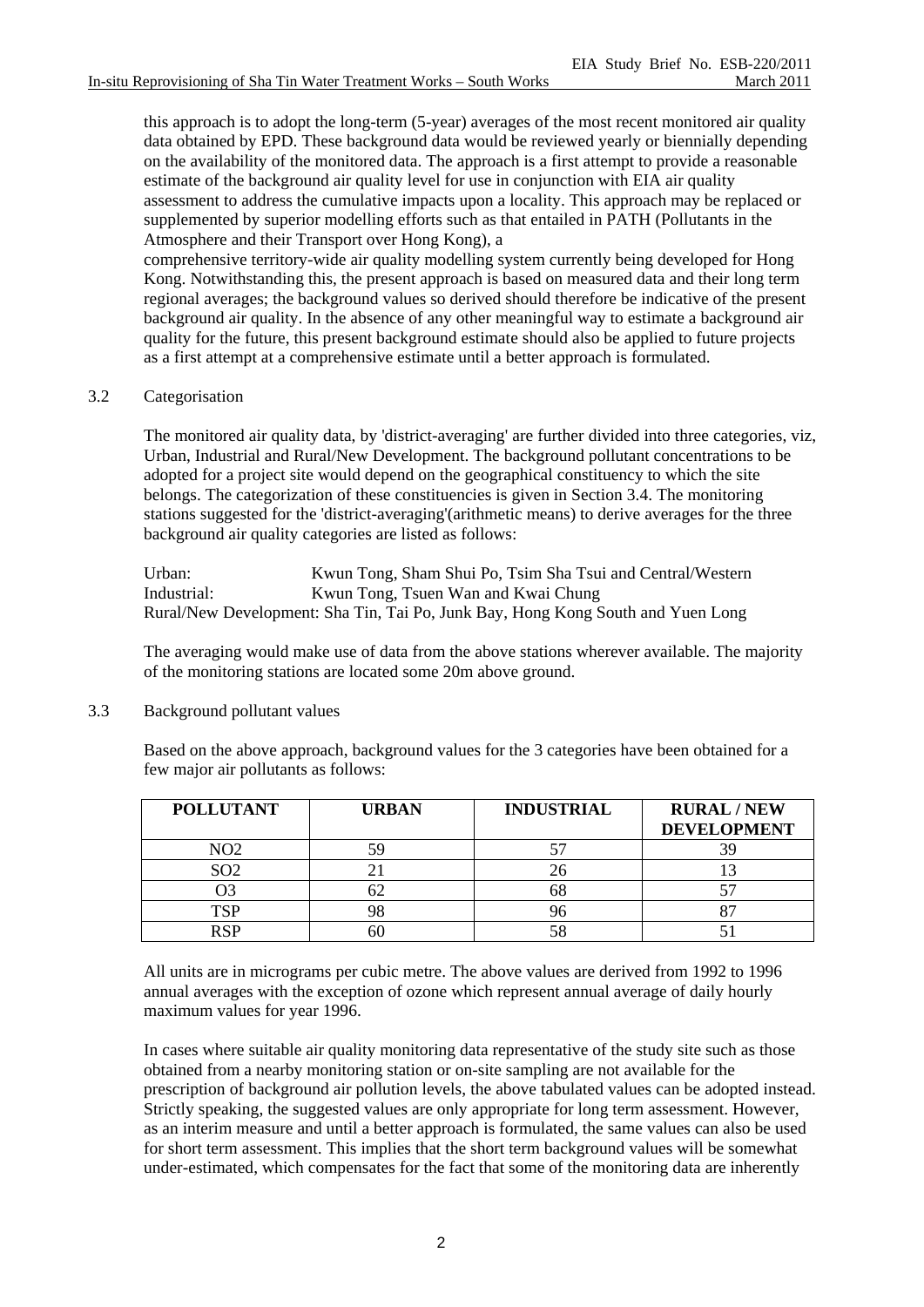influenced by secondary sources because of the monitoring station location.

Indeed, if good quality on-site sampling data which cover at least one year period are available, these can be used to derive both the long term (annual) and short term (daily / hourly) background values, the latter are usually applied on an hour to hour, day to day basis.

#### 3.4 Site categories

The categories to which the 19 geographical constituencies belong are listed as follows:

| <b>DISTRICT</b>     | <b>AIR QUALITY CATEGORY</b> |  |  |
|---------------------|-----------------------------|--|--|
| Islands             | Rural / New Development     |  |  |
| Southern            | Rural / New Development     |  |  |
| Eastern             | Urban                       |  |  |
| Wan Chai            | Urban                       |  |  |
| Central & Western   | Urban                       |  |  |
| Sai Kung            | Rural / New Development     |  |  |
| <b>Kwun Tong</b>    | Industrial                  |  |  |
| Wong Tai Sin        | Urban                       |  |  |
| <b>Kowloon City</b> | Urban                       |  |  |
| Yau Tsim            | Urban                       |  |  |
| Mong Kok            | Urban                       |  |  |
| Sham Shui Po        | Urban                       |  |  |
| Kwai Tsing          | Industrial                  |  |  |
| Sha Tin             | Rural / New Development     |  |  |
| Tsuen Wan           | Industrial                  |  |  |
| Tuen Mun            | Rural / New Development     |  |  |
| Tai Po              | Rural / New Development     |  |  |
| Yuen Long           | Rural / New Development     |  |  |
| Northern            | Rural / New Development     |  |  |

3.5 Provisions for 'double-counting'

The current approach is, by no means, a rigorous treatment of background air quality but aims to provide an as-realistic-as-possible approximation based on limited field data. 'Double-counting' of 'secondary contributions' may be apparent through the use of such 'monitoring-based' background data as some of the monitoring stations are of close proximity to existing emission sources. 'Primary contributions' due to a proposed project (which is yet to be realized) will not be double-counted by such an approach. In order to avoid over-estimation of background pollutant concentrations, an adjustment to the values given in Section 3.3 is possible and optional by multiplying the following factor:

 $(1.0 - E_{\text{Secondary contributions}}/E_{\text{Territory}})$ 

where E stands for emission.

The significance of this factor is to eliminate the fractional contribution to background pollutant level of emissions due to 'secondary contributions' out of those from the entire territory. In most cases, this fractional contribution to background pollutant levels by the secondary contributions is minimal.

#### **4. Conclusions**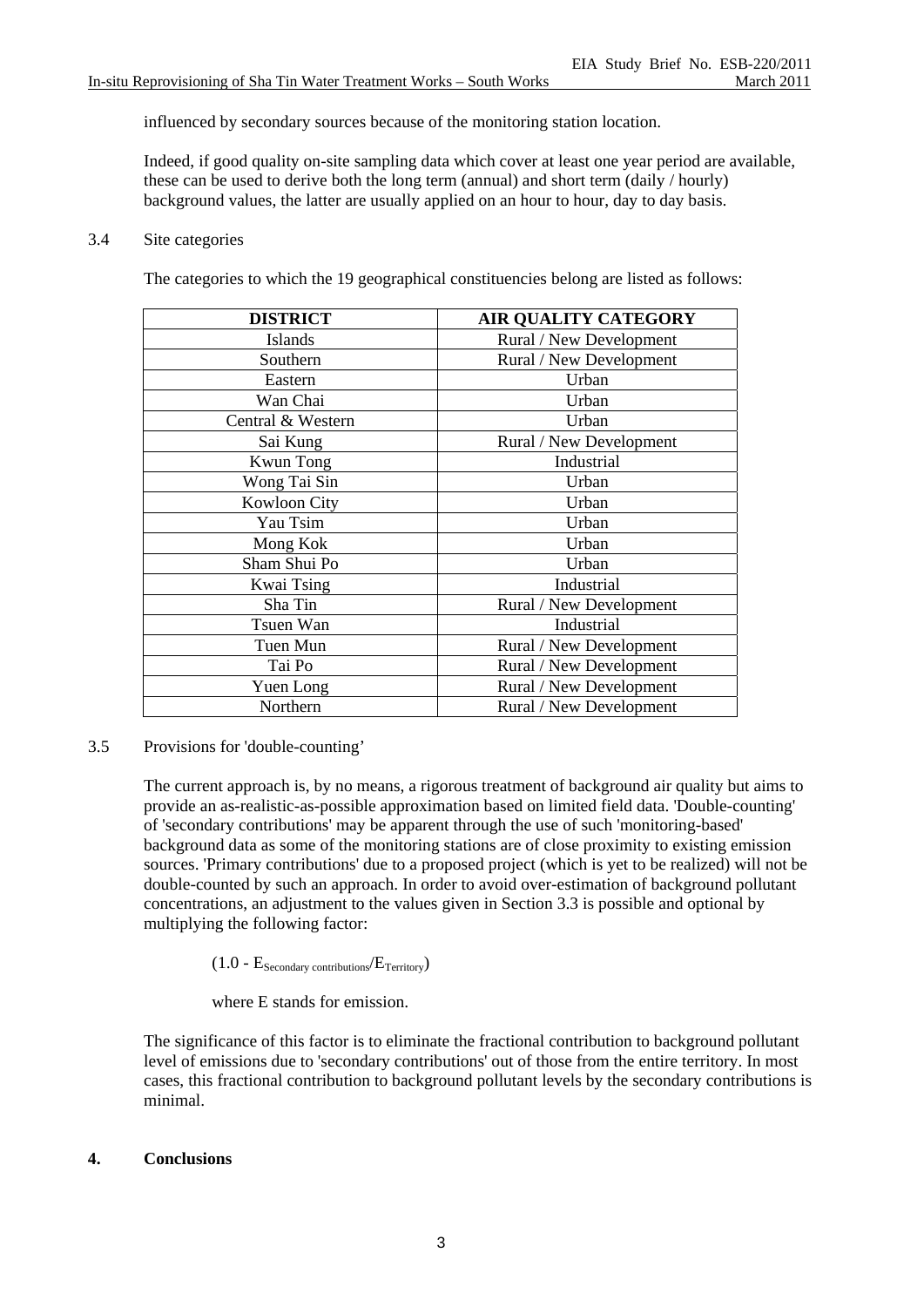4.1 The above described approach to estimating the total air quality impacts of a proposed project, in particular the background pollutant concentrations for air quality assessment, should be adopted with immediate effect. Use of short term monitoring data to prescribe the background concentrations is no longer acceptable.

- END -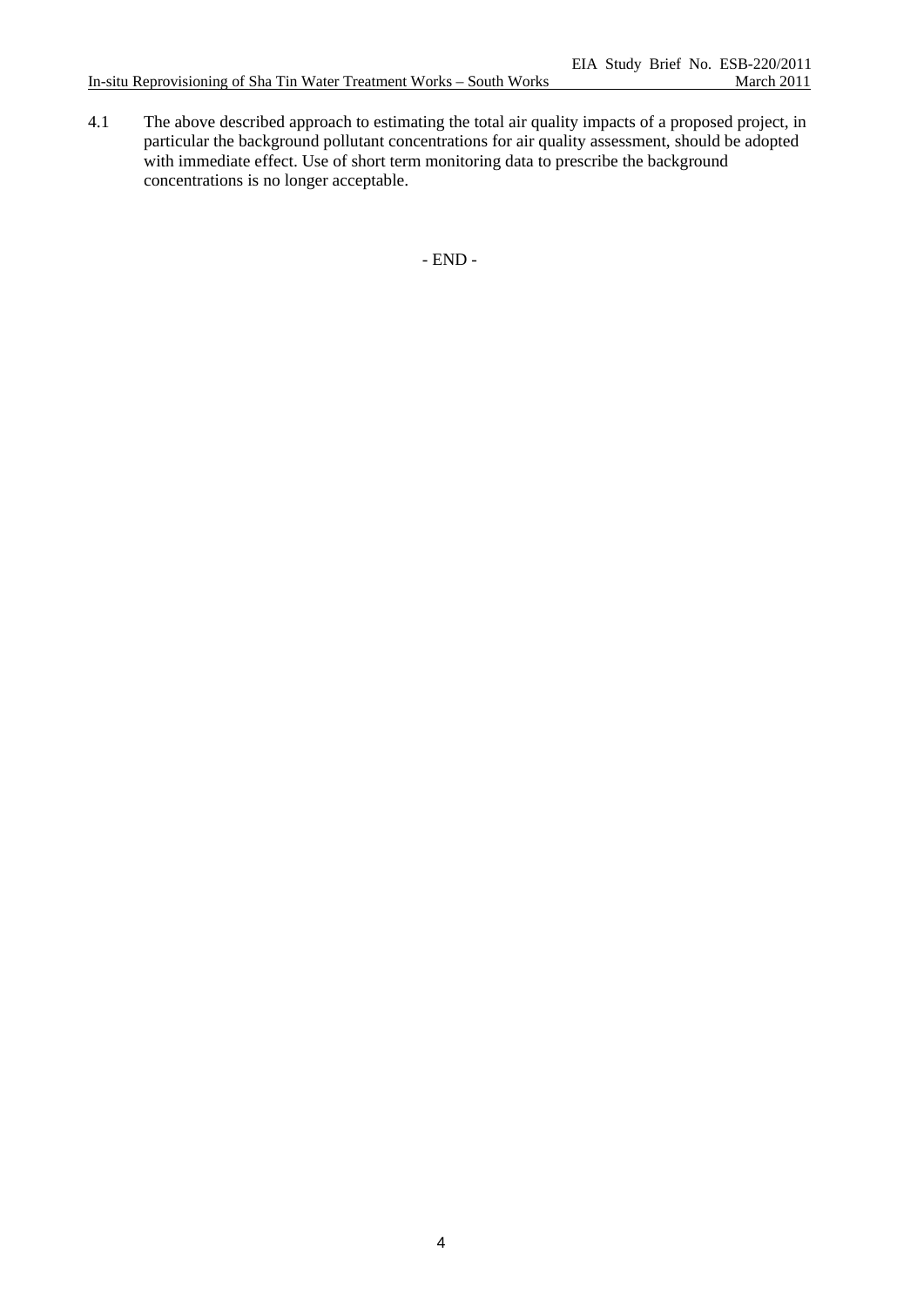## **Appendix B-3**

### **Guidelines on the Use of Alternative Computer Models in Air Quality Assessment**

*[The information contained in this Appendix is only meant to assist the Applicant in performing the air quality assessment. The Applicant must exercise professional judgment in applying this general information for the Project.]* 

### **1. Background**

- 1.1 In Hong Kong, a number of Gaussian plume models are commonly employed in regulatory applications such as application for specified process licences and environmental impact assessments (EIAs). These frequently used models (as listed in Schedule 1 attached; hereafter referred to as Schedule 1 models) have no regulatory status but form the basic set of tools for local-scale air quality assessment in Hong Kong.
- 1.2 However, no single model is sufficient to cover all situations encountered in regulatory applications. In order to ensure that the best model available is used for each regulatory application and that a model is not arbitrarily applied, the project proponent (and/or its environmental consultants) should assess the capabilities of various models available and adopt one that is most suitable for the project concerned.
- 1.3 Examples of situations where the use of an alternative model is warranted include:
	- (i) the complexity of the situation to be modelled far exceeds the capability of the Schedule 1 models; and
	- (ii) the performance of an alternative model is comparable or better than the Schedule 1 models.
- 1.4 This paper outlines the demonstration / submission required in order to support the use of an alternative air quality model for regulatory applications for Hong Kong.

### **2. Required Demonstration / Submission**

- 2.1 Any model that is proposed for air quality applications and not listed amongst the Schedule 1 models will be considered by EPD on a case-by-case basis. In such cases, the proponent will have to provide the followings for EPD's review:
	- (i) Technical details of the proposed model; and
	- (ii) Performance evaluation of the proposed model

Based on the above information, EPD will determine the acceptability of the proposed model for a specific or general applications. The onus of providing adequate supporting materials rests entirely with the proponent.

- 2.2 To provide technical details of the proposed model, the proponent should submit documents containing at least the following information:
	- (i) mathematical formulation and data requirements of the model;
	- (ii) any previous performance evaluation of the model; and
	- (iii) a complete set of model input and output file(s) in commonly used electronic format.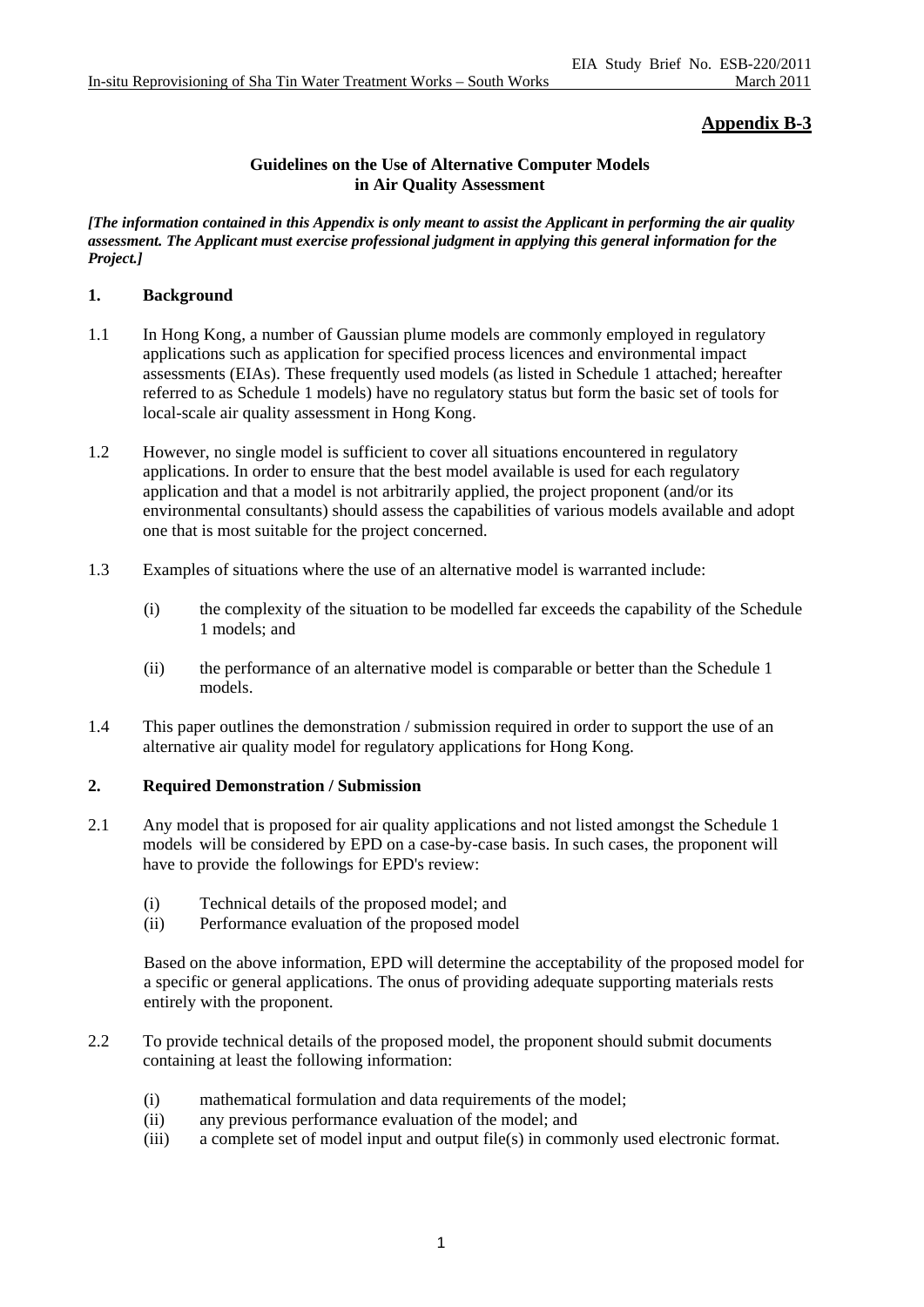2.3 On performance evaluation, the required approach and extent of demonstration varies depending on whether a Schedule 1 model is already available and suitable in simulating the situation under consideration. In cases where no Schedule 1 model is found applicable, the proponent must demonstrate that the proposed model passes the screening test as set out in USEPA Document "Protocol for Determining the Best Performing Model" (Ref. 1).

*Ref.(1): William M. Cox, 'Protocol for Determining the Best Performing Model'; Publication No. EPA-454/R-92-025; U.S. Environmental Protection Agency, Research Triangle Park, NC.* 

- 2.4 For cases where a Schedule 1 model is applicable to the project under consideration but an alternative model is proposed for use instead, the proponent must demonstrate either that
	- (i) the highest and second highest concentrations predicted by the proposed model are within 2 percent of the estimates obtained from an applicable Schedule 1 model (with appropriate options chosen) for all receptors for the project under consideration; or
	- (ii) the proposed model has superior performance against an applicable Schedule 1 model based on the evaluation procedure set out in USEPA Document "Protocol for Determining the Best Performing Model" (Ref. 1).
- 2.5 Should EPD find the information on technical details alone sufficient to indicate the acceptability of the proposed model, information on further performance evaluation as specified in Sections 2.3 and 2.4 above would not be necessary.
- 2.6 If the proposed model is an older version of one of the Schedule 1 models or was previously included in Schedule 1, the technical documents mentioned in Section 2.2 are normally not required. However, a performance demonstration of equivalence as stated in Section 2.4 (i) would become necessary.
- 2.7 If EPD is already in possession of some of the documents that describe the technical details of the proposed model, submission of the same by the proponent is not necessary. The proponent may check with EPD to avoid sending in duplicate information.

#### **Schedule 1**

**Air Quality Models Generally Accepted by Hong Kong Environmental Protection Department for Regulatory Applications as at 1 July 1998\*** 

**Industrial Source Complex Dispersion Model - Short Term Version 3 (ISCST3)** or the latest version developed by U.S. Environmental Protection Agency

**California Line Source Dispersion Model Version 4 (CALINE4)** or the latest version developed by Department of Transportation, State of California, U.S.A.

**Fugitive Dust Model (FDM)** or the latest version developed by U.S. Environmental Protection Agency

-------------------------------------------------------------------------------------------------------

EPD is continually reviewing the latest development in air quality models and will update this Schedule accordingly.

- END -